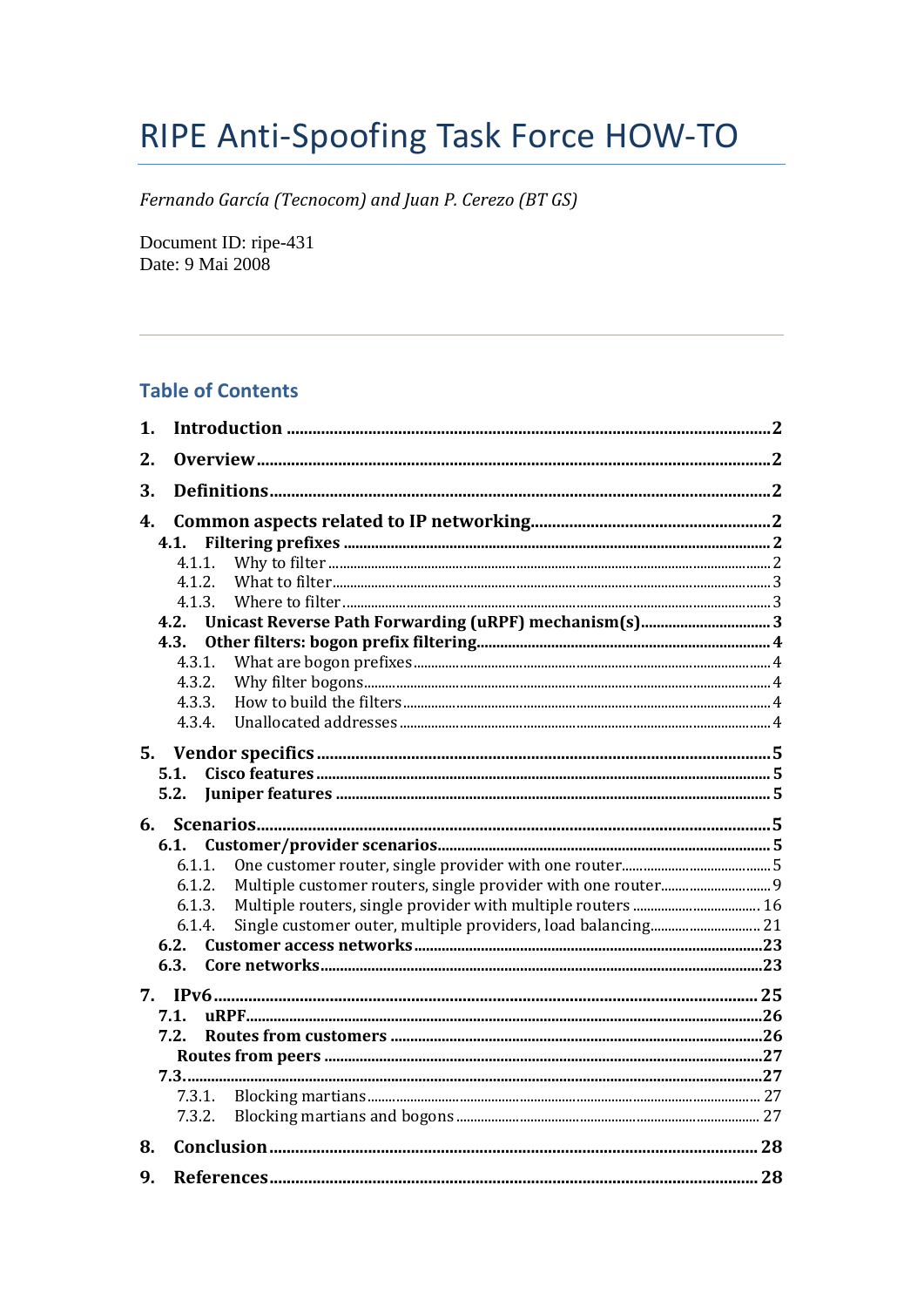# <span id="page-1-0"></span>**1. Introduction**

This document presents practical recommendations for the implementation of anti‐spoofing mechanisms at the critical points of the network infrastructure of carriers and/or ISPs.

These practical recommendations are based on the experience of the editors and collaborators and on previous existing work, like existing best common practices [1].

# **2. Overview**

This document starts with an enumeration of the most common attacks that networks connected to the Internet suffer today, followed by a brief description of the countermeasures that can be used to avoid or, at least, reduce the impact of these attacks.

Finally, a set of recipes implementing these countermeasures in mainstream routers is presented in a way that is easy to deploy in a network.

# **3. Definitions**

CEF: Cisco Express Forwarding: a packet switching mode used in Cisco routers that increases the transmission speed while reducing CPU load.

CPE: Customer Premises Equipment: a router placed in an end‐user office that connects to both the end‐user network and the provider network, usually through a point‐to‐point link.

DFZ: Default Free Zone: the set of routers in the Internet that do not use a default route and that need to keep the full routing table in their memory.

PE: Provider Edge: a router located in the provider network that connects directly with one or more CPEs.

# **4. Common aspects related to IP networking**

# **4.1. Filtering prefixes**

# **4.1.1. Why to filter**

The amount and severity of security incidents involving spoofed IP addresses is increasing. This suggests that applying some level of control over the correctness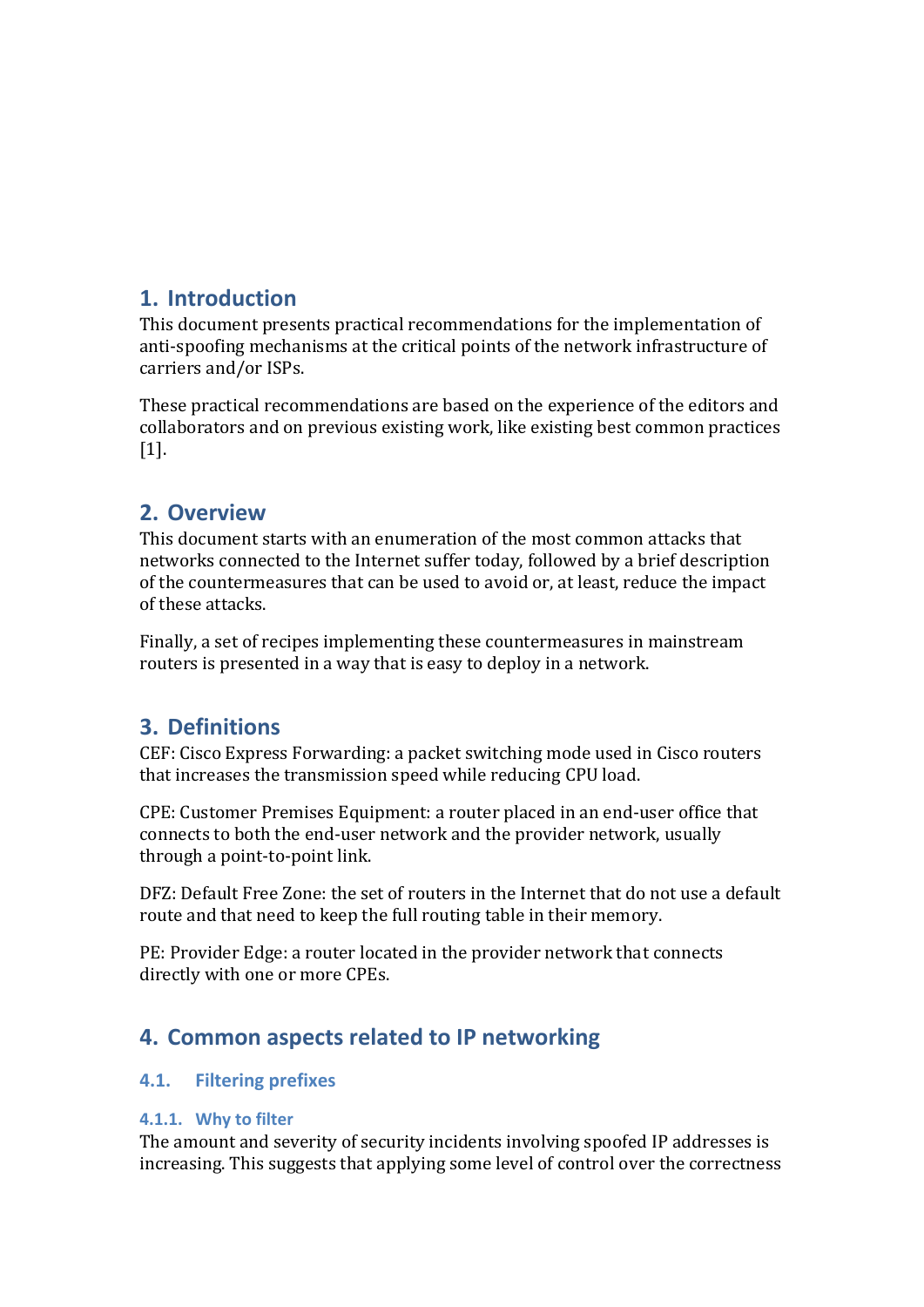<span id="page-2-0"></span>of the source IP address of packets can mitigate the impact of the attacks on the infrastructure. Also, the blocking of spoofed address would help to find the origin of such attacks.

# **4.1.2. What to filter**

IP traffic with a source address belonging to prefixes that should not be on the routing table of routers connected to (or that forward traffic from/to) the public Internet should be filtered. The most common list of these prefixes is the socalled bogon list [2].

# **4.1.3. Where to filter**

Filtering should be applied, where possible, on at least one of:

- The hosts in the network
- The customer's routers (CPE)
- The ISP infrastructure equipment (access routers and concentrators, DFZ routers)

The nearer the filters are applied to the origination of the spoofed traffic, the better the effects on the security and reliability of the hosts and the network will be.

# **4.2. Unicast Reverse Path Forwarding (uRPF) mechanism(s)**

uRPF [3] is a mechanism where routers check whether the source address of a received packet exists in the routing table. If it does not appear in the routing table, the packet is blocked. Various options exist regarding the strictness:

- Strict uRPF will drop the packet unless the best route to the source address is through the interface on which the packet was received
- Feasible path uRPF will drop the packet unless a route (not necessarily the best) to the source address is through the interface on which the packet was received. Feasible path uRPF prevents issues in asymmetric and multihomed scenarios
- Loose uRPF will drop the packet unless a route to the source address exists. The interface is irrelevant for this type. A variation of this mechanism allows ignoring the existence of default routes in the forwarding table.

The exact conditions for choosing one of these mechanisms are hard to describe, but the following rules of thumb apply:

- Networks that apply strict uRPF must keep their routing symmetric. Strict uRPF can be problematic on peering routers that exchange routes with other ISPs ("hot potato" routing, BGP filtering in both directions of the peering due to different routing policies). It can also cause problems in networks that have different links to other networks
- Loose uRPF applied to interfaces in border routers will allow asymmetric routing, but will limit the automatic "pseudo‐filtering" benefits of uRPF to private (RFC 1918) and unallocated ("bogon") IP addresses [4]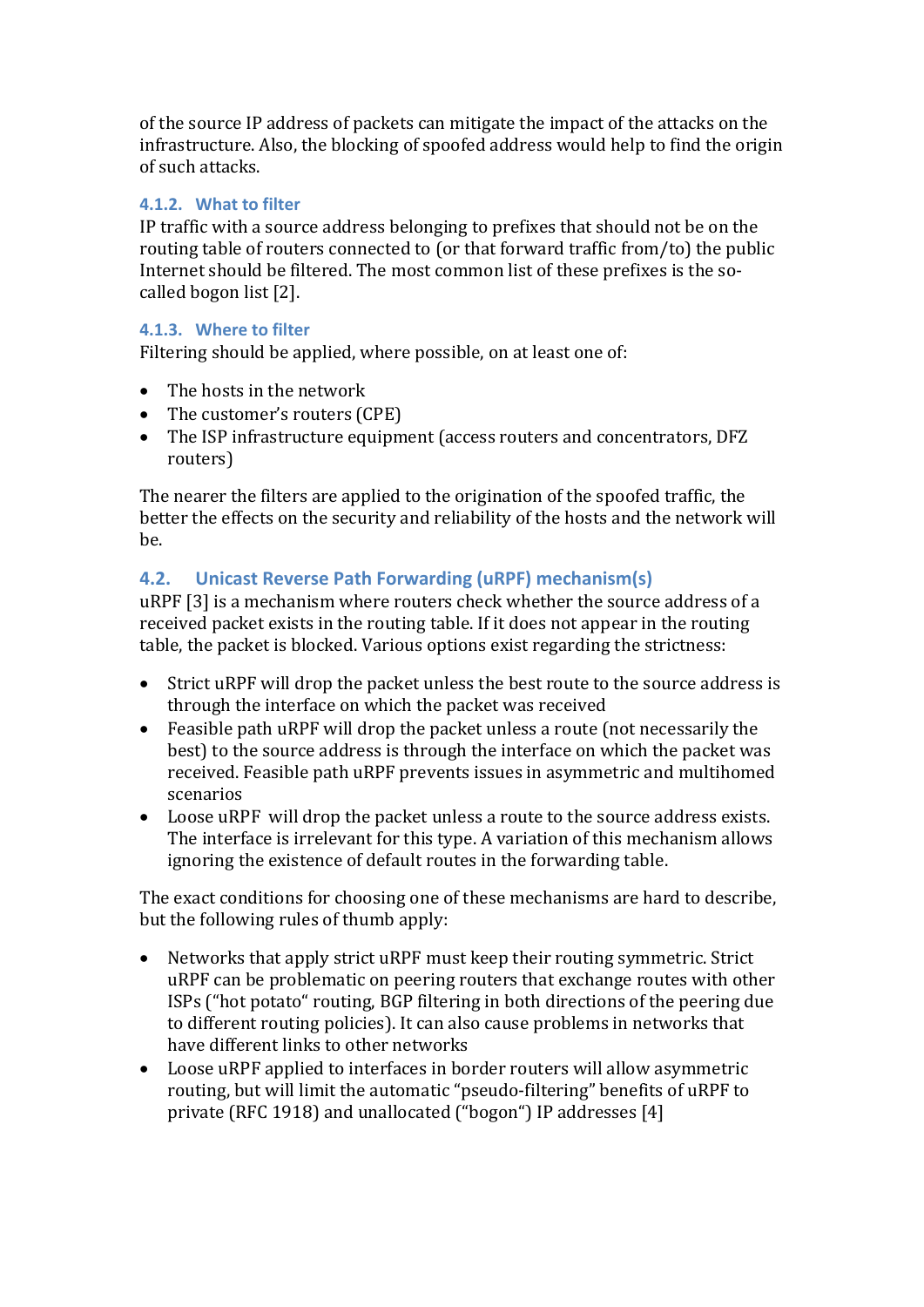# <span id="page-3-0"></span>**4.3. Other filters: bogon prefix filtering**

# **4.3.1. What are bogon prefixes**

A bogon prefix as defined by Cymru [1] is "a route that should never appear in the Internet routing table. A packet routed over the public Internet (not including over VPN or other tunnels) should never have a source address in a bogon range. These are commonly found as the source addresses of DDoS attacks".

For the purpose of this how-to, a packet received on an interface of a router is considered bogon if it's source address should not be routable through that interface. This definition of bogon includes "martian" addresses (as listed in RFC 1918 and RFC 3330) and unallocated addresses as explained in the next subsection. Also included are addresses from networks that are always connected to other interfaces of the router.

### **4.3.2. Why filter bogons**

The Cymru document states that, according to some measurements, up to 60% of the IP addresses used in attacks are bogon. Filtering these addresses will greatly reduce the impact of such attacks.

### **4.3.3. How to build the filters**

There are two basic methods:

- On interfaces connected to the Internet, the easiest way is to create a list of denied networks and block these
- On interfaces connected to a reduced set of networks, or only internal networks, it is usually easier create a list of allowed networks and allowing only these networks

In the first case, the filters have a static part and a dynamic part. The static part contains the martian addresses and the static networks inside the organisation. The dynamic part contains, at least, the list of otherwise valid addresses that have not been allocated from the IANA to the RIRs yet (see next section).

### **4.3.4. Unallocated addresses**

One special case of bogon networks is unallocated address space. Unallocated addresses are blocks of public address space that have not been allocated by the IANA to the RIRs yet, but that could be allocated in the future. This means that some of the networks that make up this list today should be removed once they have been assigned. If they are not removed after being allocated, there is a risk that portions of the Internet will be blocked to customers. For transit providers, this problem can be very difficult to debug.

Therefore, it is important to keep these lists up-to-date. Manual maintenance often comes with problems, so it is strongly recommended to use some kind of automation. The Team Cymru Bogon Reference Page [2] provides more information on automatic generation of these filters.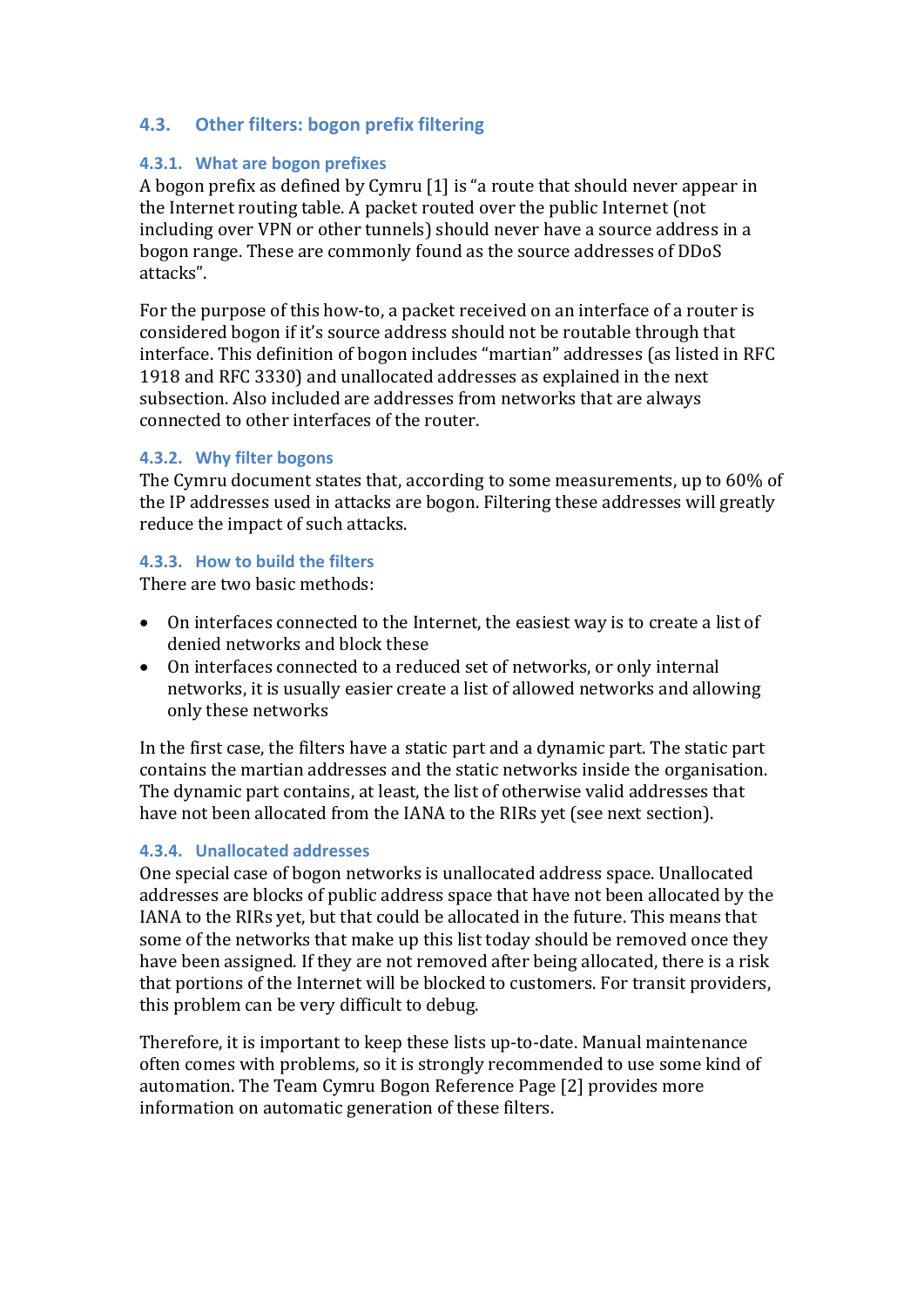# <span id="page-4-0"></span>**5. Vendor specifics**

# **5.1. Cisco features**

Cisco routers support both strict and loose uRPF. CEF is necessary for uRPF. Therefore, uRPF is incompatible with solutions that disable CEF.

Source routing is disabled by default in Cisco routers, although it can be enabled in the configuration.

On Cisco routers, it is possible to filter packets based on source IP address without loading the router CPU too much.

# **5.2. Juniper features**

Juniper routers support both strict and loose uRPF, if they are equipped with the (relatively) new Internet Processor II ASIC.

Source routing is enabled by default in Juniper routers. This can be a threat for connected networks. Therefore, it is recommended to disable this feature.

On Juniper routers, it is possible to filter packets based on source IP address without loading the router CPU too much.

# **6. Scenarios**

Several different scenarios are examined, each with examples of how the filtering can be configured.

# **6.1. Customer/provider scenarios**

The scenarios in this section all focus on a clear separation between router(s) at the customer's side (CPE) and the connected router(s) on the provider side (PE).

# **6.1.1. One customer router, single provider with one router**

In this scenario, there is a single link between the customer and the provider's access router. This would often be done with a /30 or /31 from the provider's PA range.

In many cases, the link will use public addresses, but in some cases, NAT is used with private addresses.

The routing between the customer and the provider in this scenario is static.

On both routers in this scenario, filters can either be maintained manually and/or uRPF can be used to filter automatically. The former can be more accurate, but it is harder to maintain. It will also put a bigger load on the router. Manual lists are recommended over uRPF when the traffic exceeds 1 Mbit/s. If access lists are implemented, uRPF is mostly redundant.

# *Cisco version*

```
Configuration on the customer router (CPE)
! CEF is needed for uRPF 
ip cef 
interface ATM0/1.1 point-to-point
```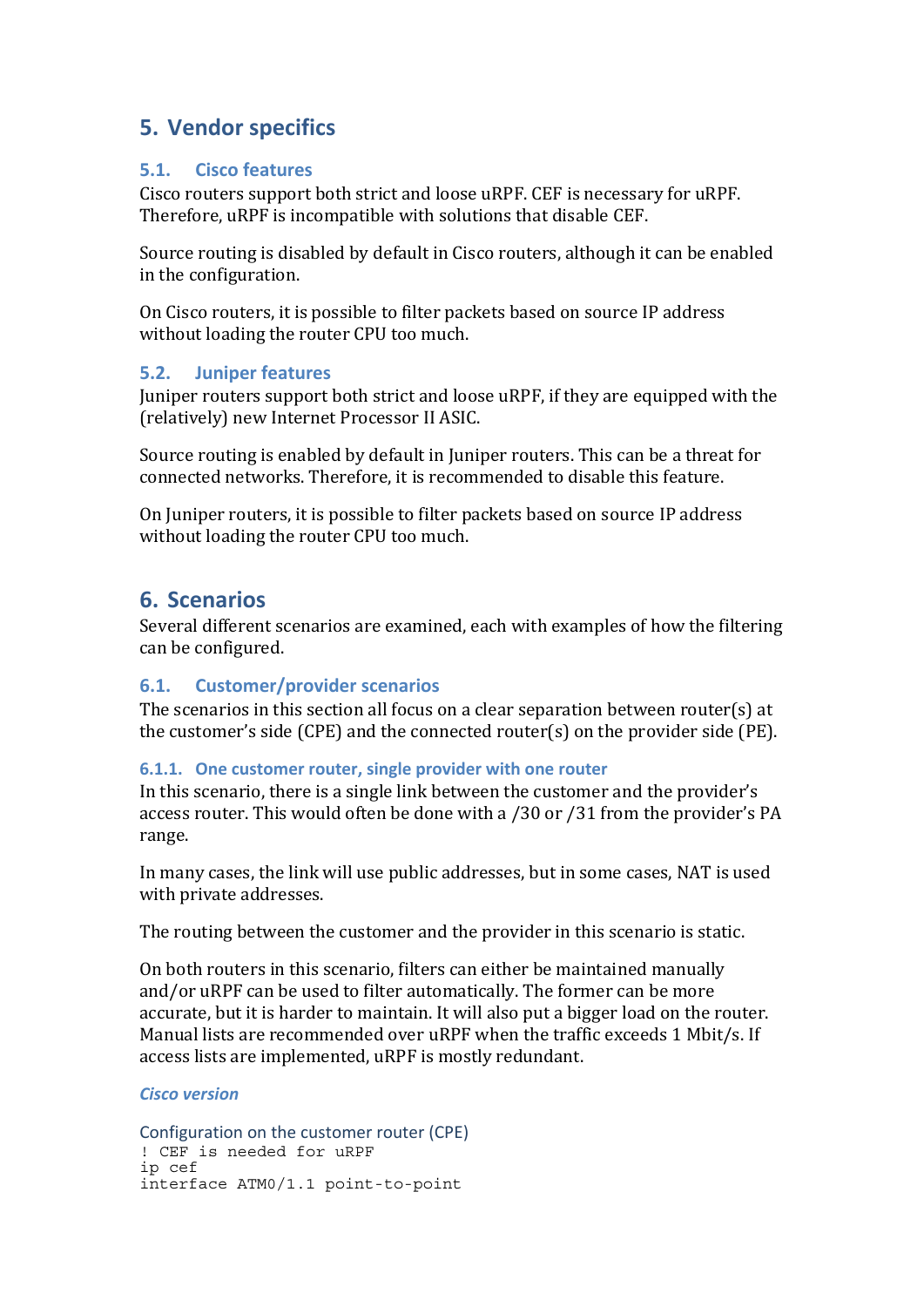```
 description Interface to provider 
  ip address 89.107.53.2 255.255.255.252 
   ! Packets are filtered based on a static list 
  ip access-group bogons in 
   ! Strict uRPF can also be used, although 
   ! it is redundant in this case 
   ! Note that allow-default is set, to permit 
   ! uRPF to allow a packet based on a default route 
  ip verify unicast reachable-via rx allow-default 
... 
  ! Default route to the provider 
ip route 0.0.0.0 0.0.0.0 ATM0/1.1 
... 
! Manually maintained list of networks to be filtered 
! These are the private and reserved networks
ip access-list extended bogons 
  deny ip 10.0.0.0 0.255.255.255 any 
  deny ip 192.168.0.0 0.0.255.255 any 
  deny ip 172.16.0.0 0.15.255.255 any 
  deny ip 127.0.0.0 0.255.255.255 any 
  deny ip 169.254.0.0 0.0.255.255 any 
  deny ip 192.0.2.0 0.0.0.255 any 
  deny ip 198.18.0.0 0.1.255.255 any 
  deny ip 240.0.0.0 15.255.255.255 any 
  ! If a public range was assigned to this network, 
  ! these addresses can't be received from the outside 
  deny ip 89.107.52.0 0.0.0.255 any 
  ! External address of this router 
  deny ip 89.107.53.2 0.0.0.0 any 
  permit ip any any 
Configuration on the provider router (PE)
! CEF is needed for uRPF 
ip cef 
interface ATM0/1.1 point-to-point 
  description Interface to customer 
  ip address 89.107.53.1 255.255.255.252 
   ! Static filter based on the public addresses 
   ! of the customer 
  ip access-group customer-routes in 
   ! Strict uRPF can also be used here 
   ! allow-default is not used, because a customer link 
   ! should not be a default route 
  ip verify unicast reachable-via rx 
... 
! Static networks to filter 
ip access-list extended customer-routes 
  ! Allow the IP address of the customer's router 
  permit ip 89.107.53.2 0.0.0.0 any 
  ! If the customer has a public range assigned, allow it 
  permit ip 89.107.52.0 0.0.0.255 any 
  ! Deny anything else 
  deny ip any any 
Juniper Version
```

```
Configuration on the customer router (CPE)
interfaces { 
    e3 - 0/0/0 description "Interface to provider"; 
          hold-time up 200 down 200; 
          clocking internal; 
          encapsulation ppp; 
         e3-options
              compatibility-mode kentrox;
```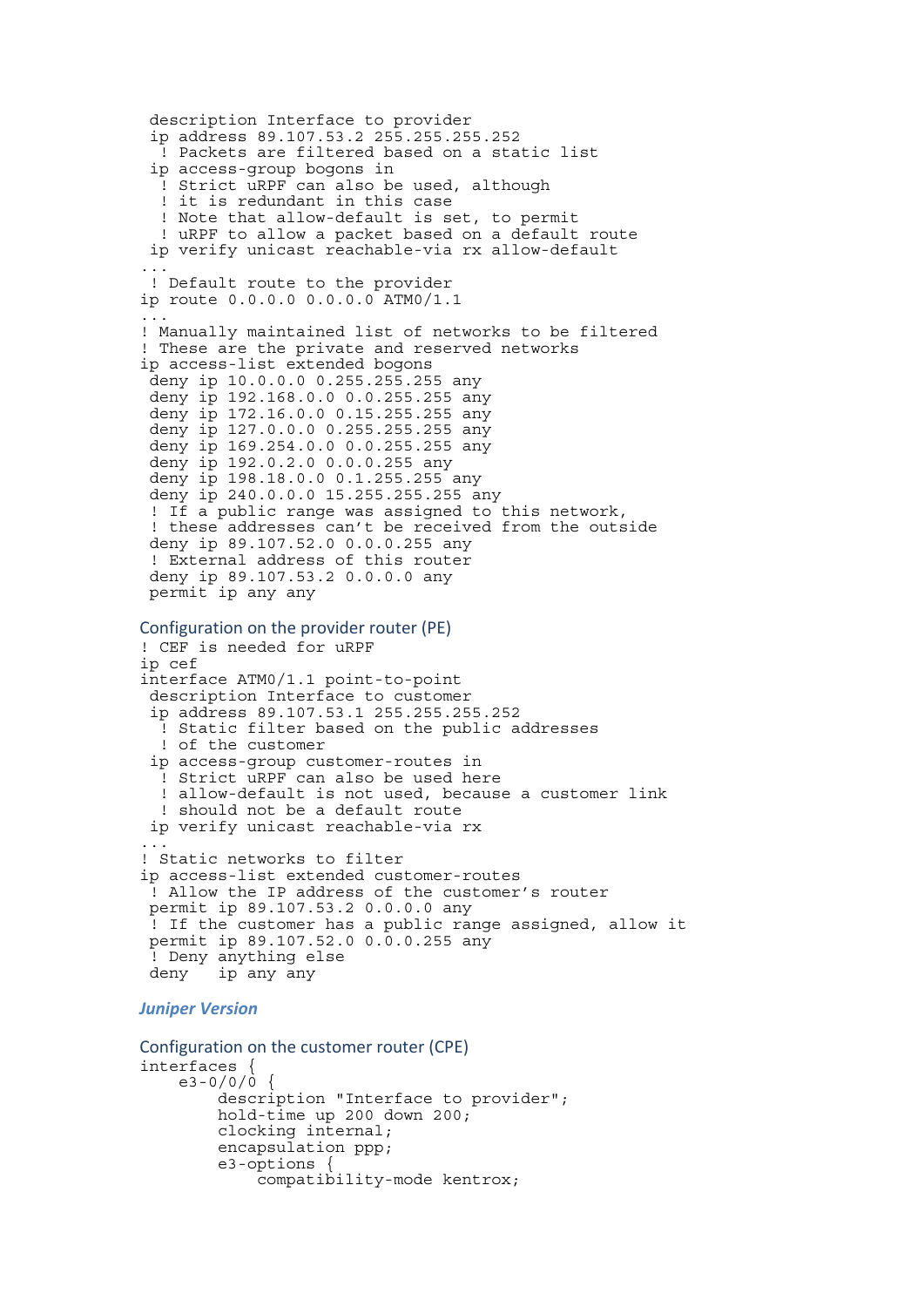```
 payload-scrambler; 
      fcs 32; } 
       unit 0 { 
 family inet { 
 filter { 
             input bogons;
 } 
              address 89.107.53.2/30; 
              /* Strict uRPF can be used, */ 
             /* but it is redundant */rpf-check; } 
       } 
    } 
} 
chassis { 
   no-source-route; 
} 
routing-options { 
    static { 
       route 0.0.0.0/0 next-hop e3-0/0/0; 
    } 
} 
policy-options { 
    prefix-list bogon-list { 
       10.0.0.0/8; 
       192.168.0.0/16; 
       172.16.0.0/12; 
       127.0.0.0/8; 
       169.254.0.0/16; 
       192.0.2.0/24; 
       198.18.0.0/15; 
       240.0.0.0/4; 
    } 
} 
firewall { 
 family inet { 
 filter bogons { 
          term bogons { 
              from { 
                 prefix-list { 
                    bogon-list; 
 } 
 } 
              then { 
             discard;<br>}
 } 
 } 
           term our-own { 
              from { 
 source-address { 
89.107.52.0/24; } 
 } 
              then { 
             discard;
 } 
 } 
           term the-router { 
              from { 
                 source-address { 
                    89.107.53.2/32; 
 } 
 }
```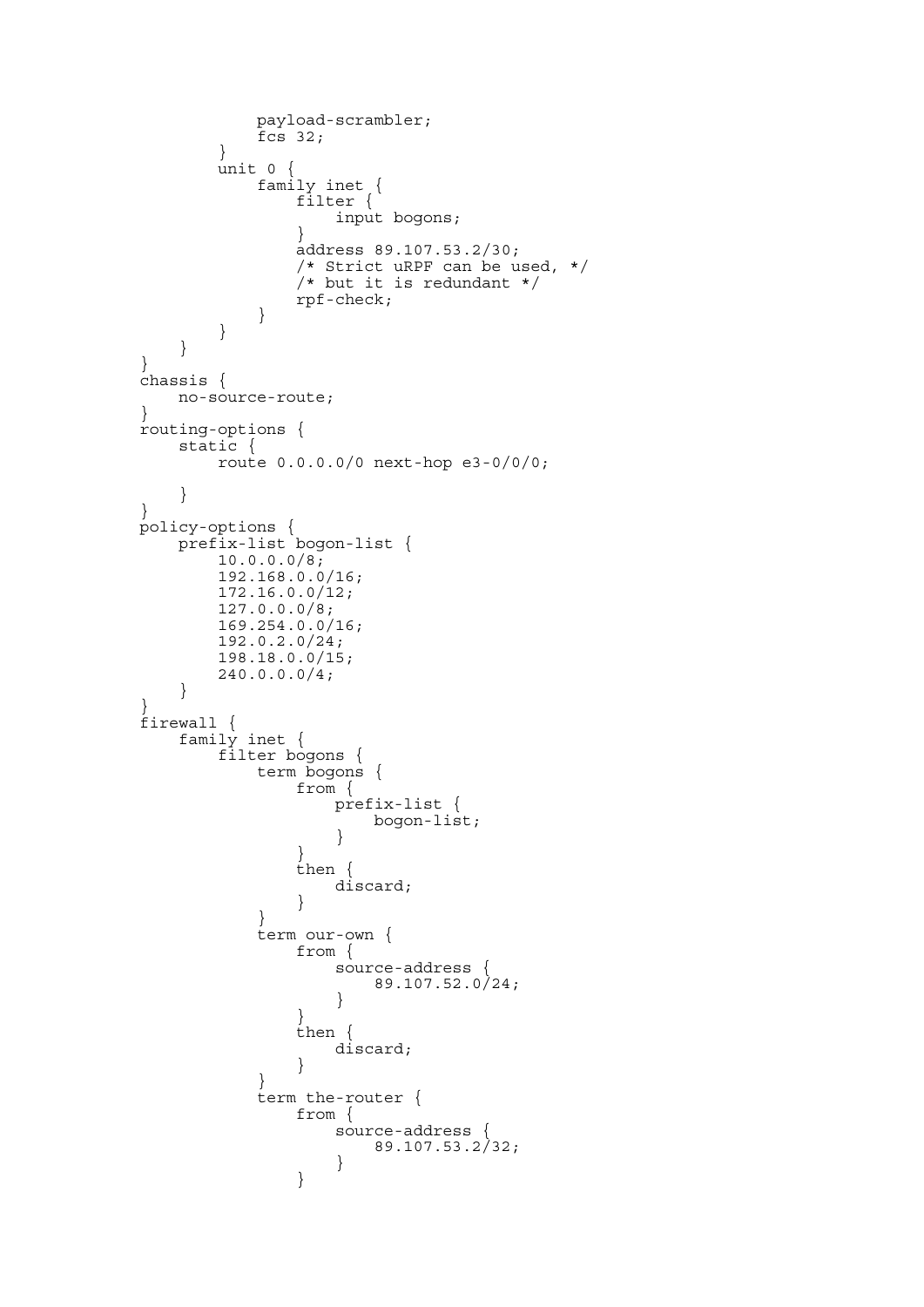```
 then { 
                   discard; 
 } 
 } 
            term default { 
               then { 
               accept;
 } 
           } 
       } 
   } 
} 
Configuration on the provider router (PE)
interfaces { 
   e3 - 0/0/0 {
        description "Interface to customer"; 
        hold-time up 200 down 200; 
        clocking internal; 
        encapsulation ppp; 
        e3-options { 
            compatibility-mode kentrox; 
            payload-scrambler; 
           fcs 32;
        } 
       \text{unit} 0 {
 family inet { 
 filter { 
               input customer;
 } 
               address 89.107.53.1/30; 
                /* Strict uRPF can be used, */ 
               \frac{1}{x} but it is redundant */
            rpf-check; 
 } 
        } 
    } 
} 
chassis { 
    no-source-route; 
} 
routing-options { 
    static { 
        route 89.107.52.0/24 next-hop e3-0/0/0; 
 } 
} 
firewall { 
    family inet { 
        filter customer { 
            term network { 
               from { 
                   source-address { 
                       89.107.52.0/24; 
 } 
 } 
               then { 
               accept;
 } 
 } 
            term router { 
               from { 
                   source-address { 
                  89.107.53.2/32; }
```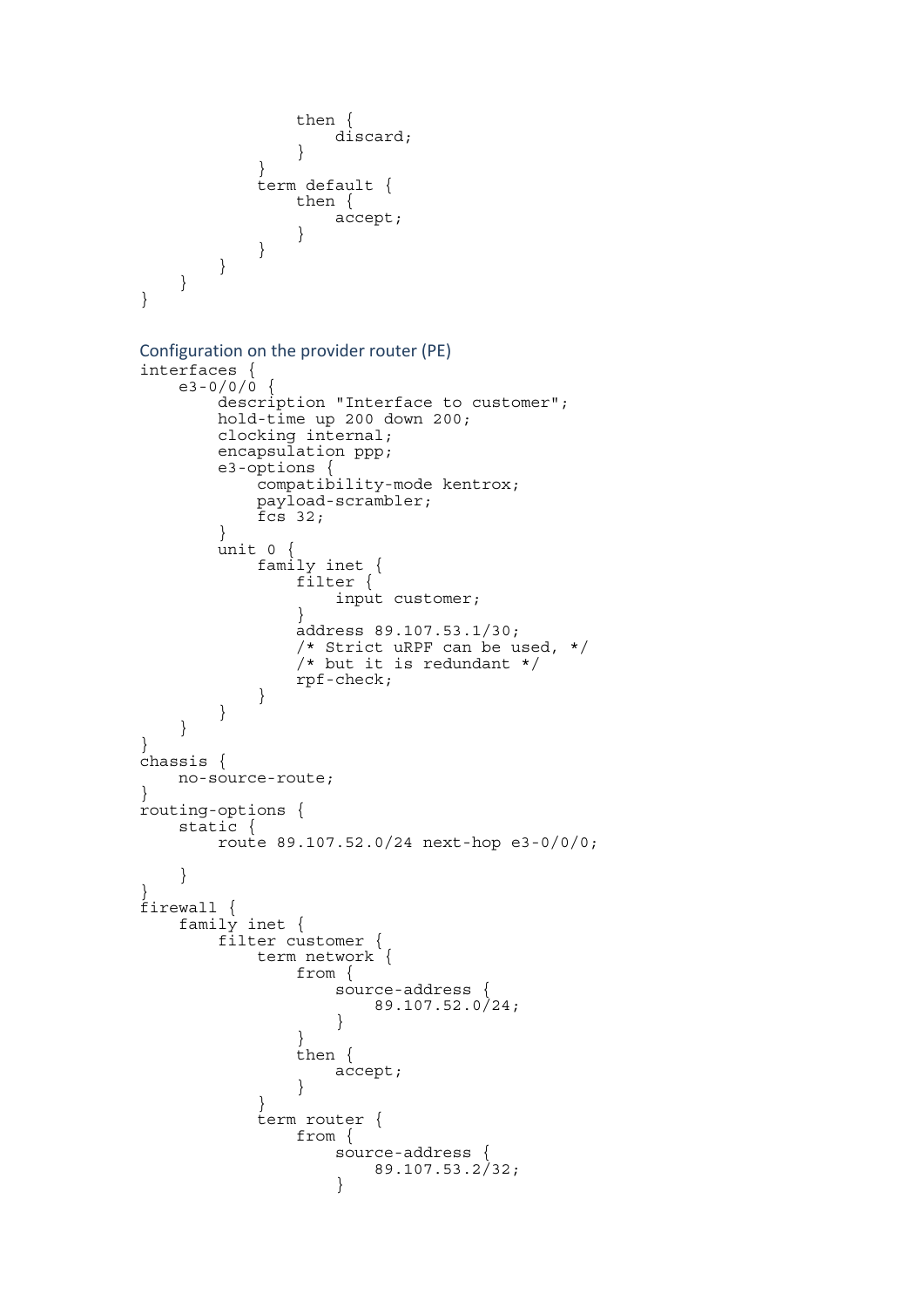```
 } 
          then { 
           accept; 
 } 
 } 
    } 
   } 
}
```
### **6.1.2. Multiple customer routers, single provider with one router**

In this scenario, multiple routers at the customer's side are connected to one router at the provider's side. Each route between the customer's and the provider's routers will be static and will have different metrics for each path, with one path being the default active in both ways and the other path the default passive in both ways. Using the same kind of metrics on both sides is important: If one side would use one path as "best" and the other side would use the other one, strict uRPF would block the traffic.

Each router has a link between customer's and provider's router, commonly using /30 or /31 range from the provider's PA range. The customer will have a public range from the PA space allocated to the provider.

The CPEs would often use VRRP or a similar mechanism to provide automatic failover. More weight would be on the CPE with the best link. The CPEs each have two default routes: one through its link to the provider and another through the other router with a lower weight.

On the PE, routes are set to the customer's network through both links. The preferred link has a higher weight.



The customer's routers can implement the same filtering that was described for the previous scenario. Filtering is only applied to the incoming routes from the provider network; no filtering is applied to the routes coming from the customer network itself. uRPF is enabled, in strict mode.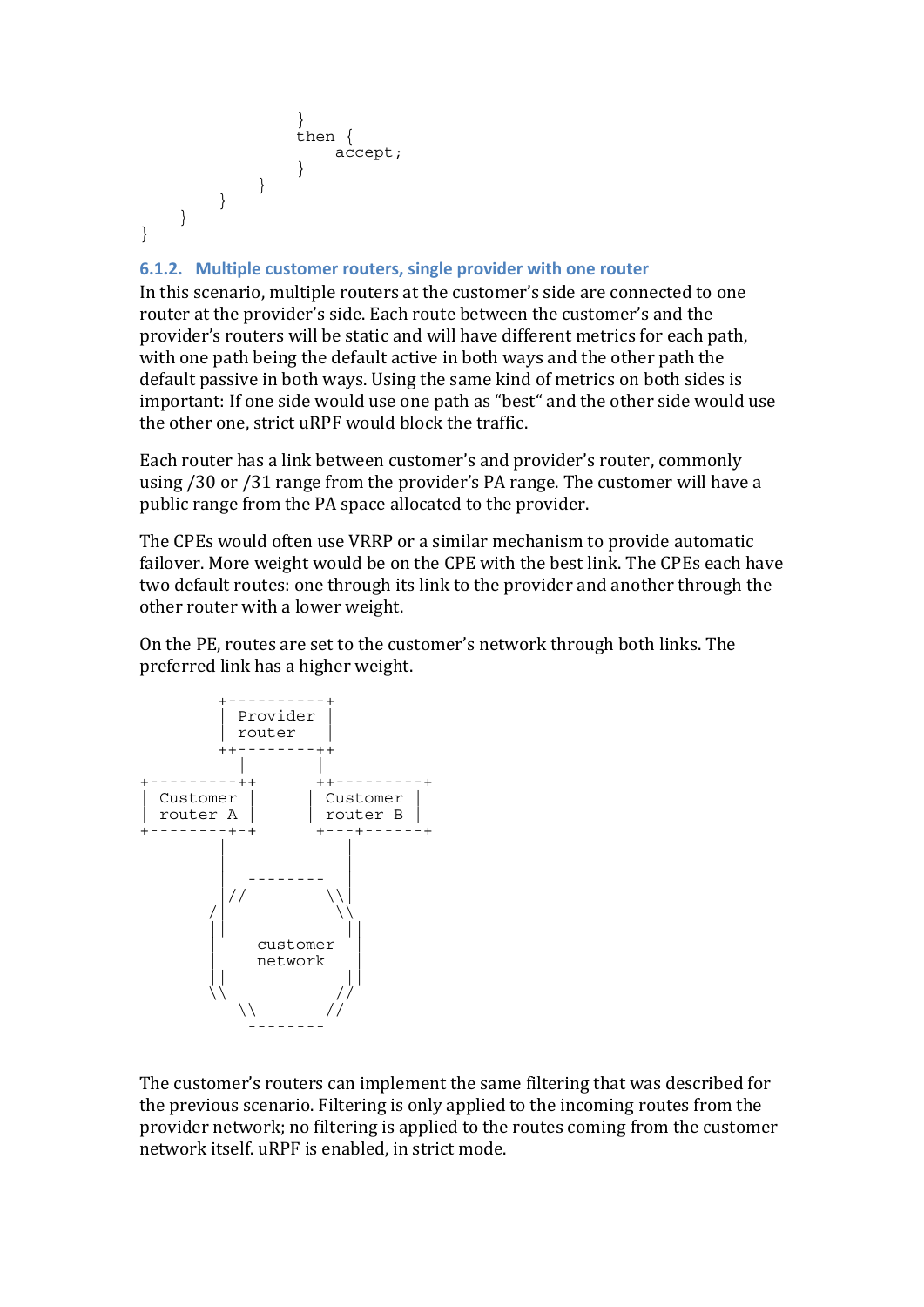#### *Cisco version*

```
Configuration on customer router A (CPE)
! CEF is needed for uRPF 
ip cef 
interface ATM0/1.1 point-to-point 
  description Interface to provider 
  ip address 89.107.53.2 255.255.255.252 
  ! Packets are filtered based on a static list 
  ip access-group bogons in 
  ! Strict uRPF is enabled 
  ! Note that allow-default is set, to permit 
  ! uRPF to allow a packet based on a default route 
 ip verify unicast reachable-via rx allow-default 
[...] 
! Default route to the provider 
ip route 0.0.0.0 0.0.0.0 ATM0/1.1 10 
! Default route to the other router 
ip route 0.0.0.0 0.0.0.0 89.107.52.3 20 
[...] 
! Manually maintained list of networks to be filtered 
! These are the private and reserved networks 
ip access-list extended bogons 
  deny ip 10.0.0.0 0.255.255.255 any 
  deny ip 192.168.0.0 0.0.255.255 any 
  deny ip 172.16.0.0 0.15.255.255 any 
  deny ip 127.0.0.0 0.255.255.255 any 
  deny ip 169.254.0.0 0.0.255.255 any 
  deny ip 192.0.2.0 0.0.0.255 any 
  deny ip 198.18.0.0 0.1.255.255 any 
  deny ip 240.0.0.0 15.255.255.255 any 
  ! External address of this router 
  deny ip 89.107.53.2 0.0.0.0 any 
  ! Public address range of the customer 
  deny ip 89.107.52.0 0.0.0.255 any 
 permit ip any any 
... 
interface FastEthernet0/0 
  ip address 89.107.52.2 255.255.255.0 
  standby 1 ip 89.107.52.1 
 standby 1 preempt 
 standby 1 priority 150 
 standby 1 track ATM0/1.1 
Configuration on customer router B (CPE)
! CEF is needed for uRPF 
ip cef 
interface ATM0/1.1 point-to-point 
  description Interface to provider 
  ip address 89.107.53.6 255.255.255.252 
  ! Packets are filtered based on a static list 
  ip access-group bogons in 
  ! Strict uRPF is enabled 
  ! Note that allow-default is set, to permit 
 ! uRPF to allow a packet based on a default route
  ip verify unicast reachable-via rx allow-default 
[...] 
! Default route to the provider 
ip route 0.0.0.0 0.0.0.0 ATM0/1.1 
[...] 
! Manually maintained list of networks to be filtered 
! These are the private and reserved networks 
ip access-list extended bogons 
  deny ip 10.0.0.0 0.255.255.255 any
```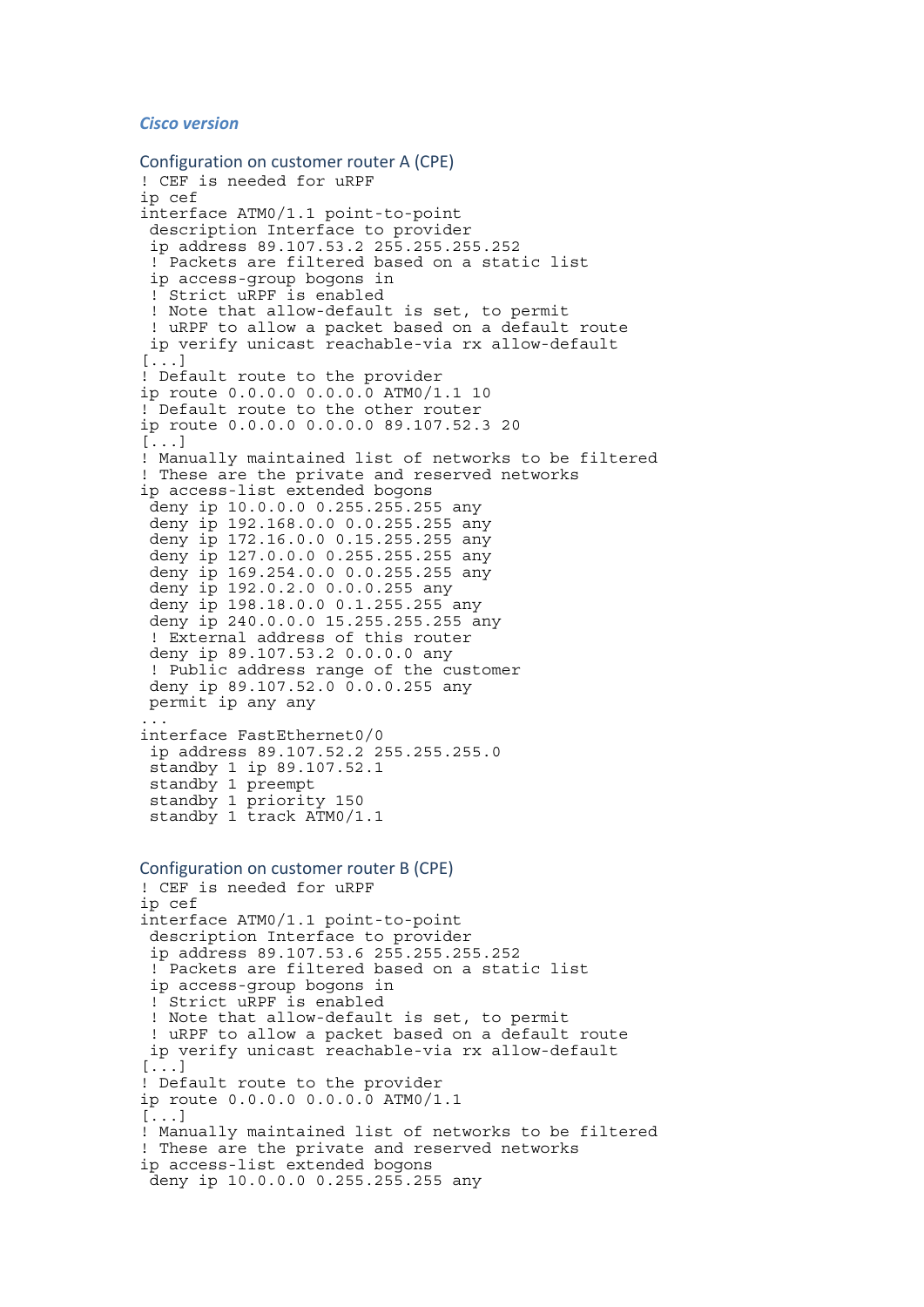```
 deny ip 192.168.0.0 0.0.255.255 any 
 deny ip 172.16.0.0 0.15.255.255 any 
  deny ip 127.0.0.0 0.255.255.255 any 
  deny ip 169.254.0.0 0.0.255.255 any 
 deny ip 192.0.2.0 0.0.0.255 any 
 deny ip 198.18.0.0 0.1.255.255 any 
 deny ip 240.0.0.0 15.255.255.255 any 
  ! External address of this router 
 deny ip 89.107.53.6 0.0.0.0 any 
  ! Public address range of the customer 
 deny ip 89.107.52.0 0.0.0.255 any 
 permit ip any any 
[...] 
interface FastEthernet0/0 
  ip address 89.107.52.3 255.255.255.0 
  standby 1 ip 89.107.52.1 
standby 1 preempt 
standby 1 priority 75 
 standby 1 track ATM0/1.1
```
#### Filters on provider router (PE)

Only filtering on routes sent by the customer is shown.

```
! CEF is needed for uRPF 
ip cef 
interface ATM0/1.1 point-to-point 
  description Interface to customer 
  ip address 89.107.53.1 255.255.255.252 
  ! Packets are filtered based on a static list 
  ip access-group customer-routes in 
  ! uRPF filtering 
 ip verify unicast reachable-via rx 
[\ldots]interface ATM0/2.1 point-to-point 
  description Interface to customer 
  ip address 89.107.53.5 255.255.255.252 
  ! Packets are filtered based on a static list 
  ip access-group customer-routes in 
  ! uRPF filtering 
 ip verify unicast reachable-via rx 
[...] 
! Route to customer router A 
ip route 89.107.52.0 255.255.255.0 ATM0/1.1 10 
! Route to customer router B 
ip route 89.107.52.0 255.255.255.0 ATM0/2.1 20 
! Static networks to filter 
! Public addresses of the CPE routers 
ip access-list extended customer-routes 
 permit ip 89.107.53.2 0.0.0.0 any 
 permit ip 89.107.53.6 0.0.0.0 any 
 ! Public range of the customer 
 permit ip 89.107.52.0 0.0.0.255 any 
 deny ip any any
```
#### *Juniper version*

```
Filters on customer router A (CPE)
interfaces { 
    e3 - 0/0/0description "Interface to provider";
         hold-time up 200 down 200; 
         clocking internal;
```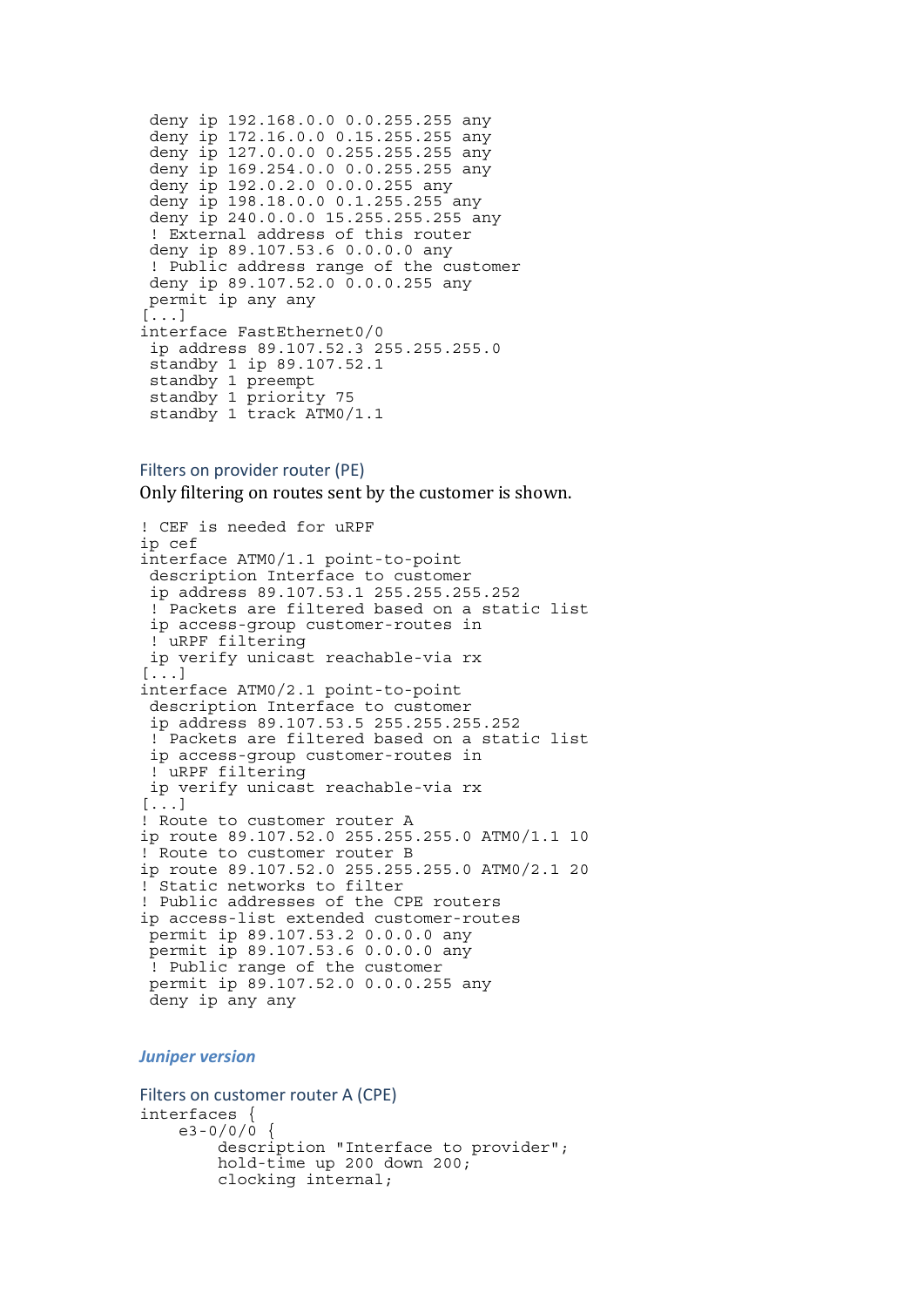```
 encapsulation ppp; 
        e3-options { 
            compatibility-mode kentrox; 
            payload-scrambler; 
       fcs 32; } 
        unit 0 { 
 family inet { 
 filter { 
               input bogons;
 } 
                address 89.107.53.2/30; 
                /* Enable strict uRPF */ 
            rpf-check; 
 } 
        } 
 } 
    fe-1/3/0 {
        unit 0 { 
            family inet { 
                filter { 
               input voip;
 } 
                address 89.107.52.2/24 { 
                    vrrp-group 1 { 
                        virtual-address 89.107.52.1; 
                        priority 150; 
                        track { 
                            interface e3-0/0/0.0 { 
                               priority-cost 100; 
 } 
 } 
 } 
 } 
            } 
        } 
     } 
} 
chassis { 
    no-source-route; 
} 
routing-options { 
     static { 
        route 0.0.0.0/0 next-hop e3-0/0/0 preference 10; 
        route 0.0.0.0/0 next-hop 89.107.52.3 preference 20; 
     } 
} 
policy-options { 
    prefix-list bogon-list { 
        10.0.0.0/8; 
        192.168.0.0/16; 
        172.16.0.0/12; 
        127.0.0.0/8; 
        169.254.0.0/16; 
        192.0.2.0/24; 
        198.18.0.0/15; 
        240.0.0.0/4; 
     } 
} 
firewall { 
    family inet { 
        filter bogons { 
            term bogons { 
                from { 
                    prefix-list { 
                       bogon-list;
```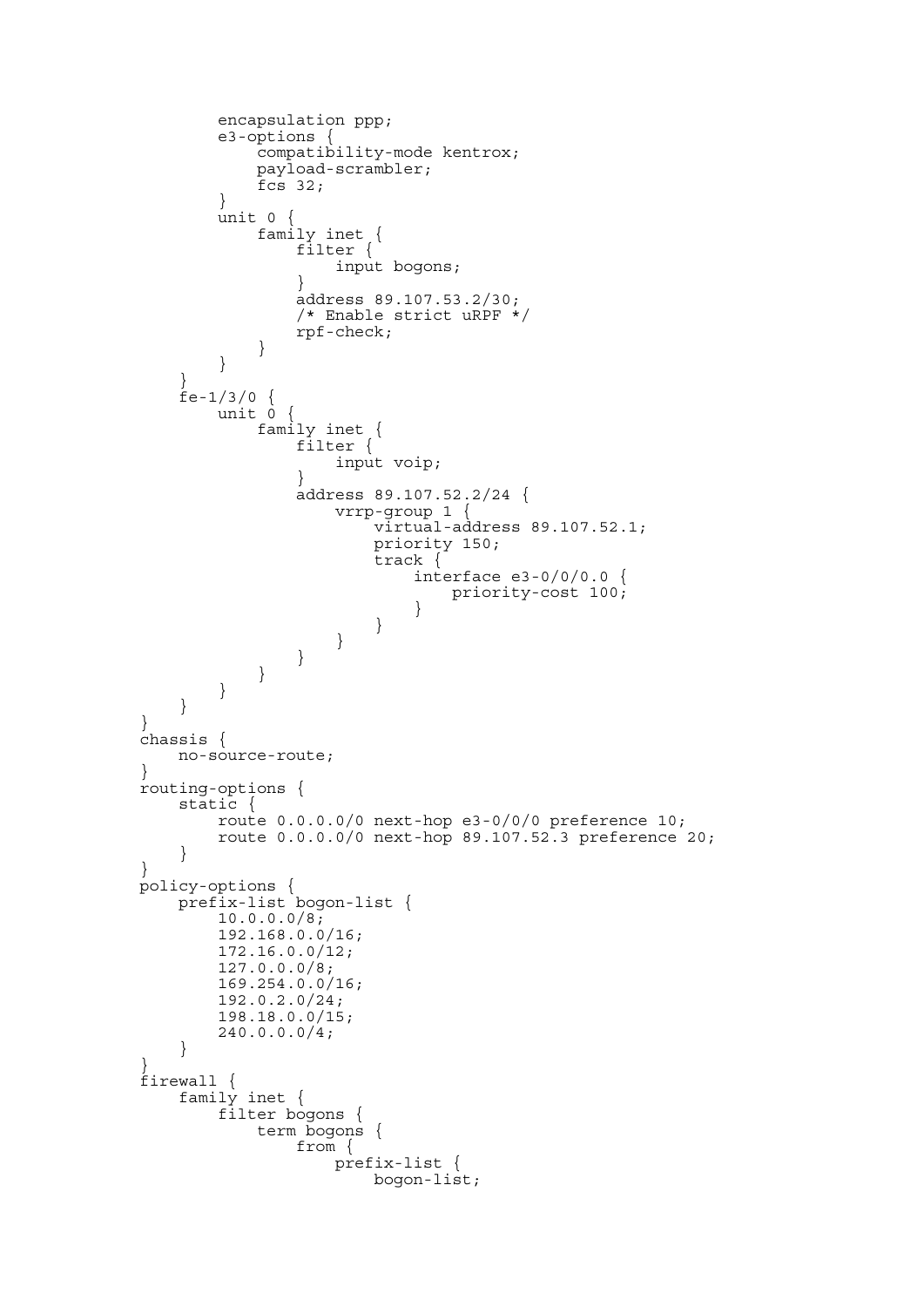```
 } 
 } 
             then { 
                discard; 
 } 
 } 
          term our-own { 
             from { 
                source-address { 
               89.107.52.0/24; } 
 } 
             then { 
            discard;
 } 
 } 
          term the-router { 
             from { 
                source-address { 
               89.107.53.2/32; } 
 } 
             then { 
            discard;
 } 
 } 
          term default { 
             then { 
            accept;
 } 
 } 
      } 
   } 
} 
Filters on customer router B (CPE)
interfaces { 
   e3 - 0/0/0 {
       description "Interface to provider"; 
       hold-time up 200 down 200; 
       clocking internal; 
       encapsulation ppp; 
 e3-options { 
 compatibility-mode kentrox; 
          payload-scrambler; 
         \overline{f}cs 32;
       } 
       unit 0 { 
 family inet { 
 filter { 
            input bogons;
 } 
             address 89.107.53.6/30; 
             /* Enable strict uRPF */ 
          rpf-check; 
 } 
       } 
    } 
   f = -1/3/0 {<br>unit 0 {
      unit 0 { 
 family inet { 
 filter { 
            input voip;
 } 
 address 89.107.52.3/24 { 
 vrrp-group 1 {
```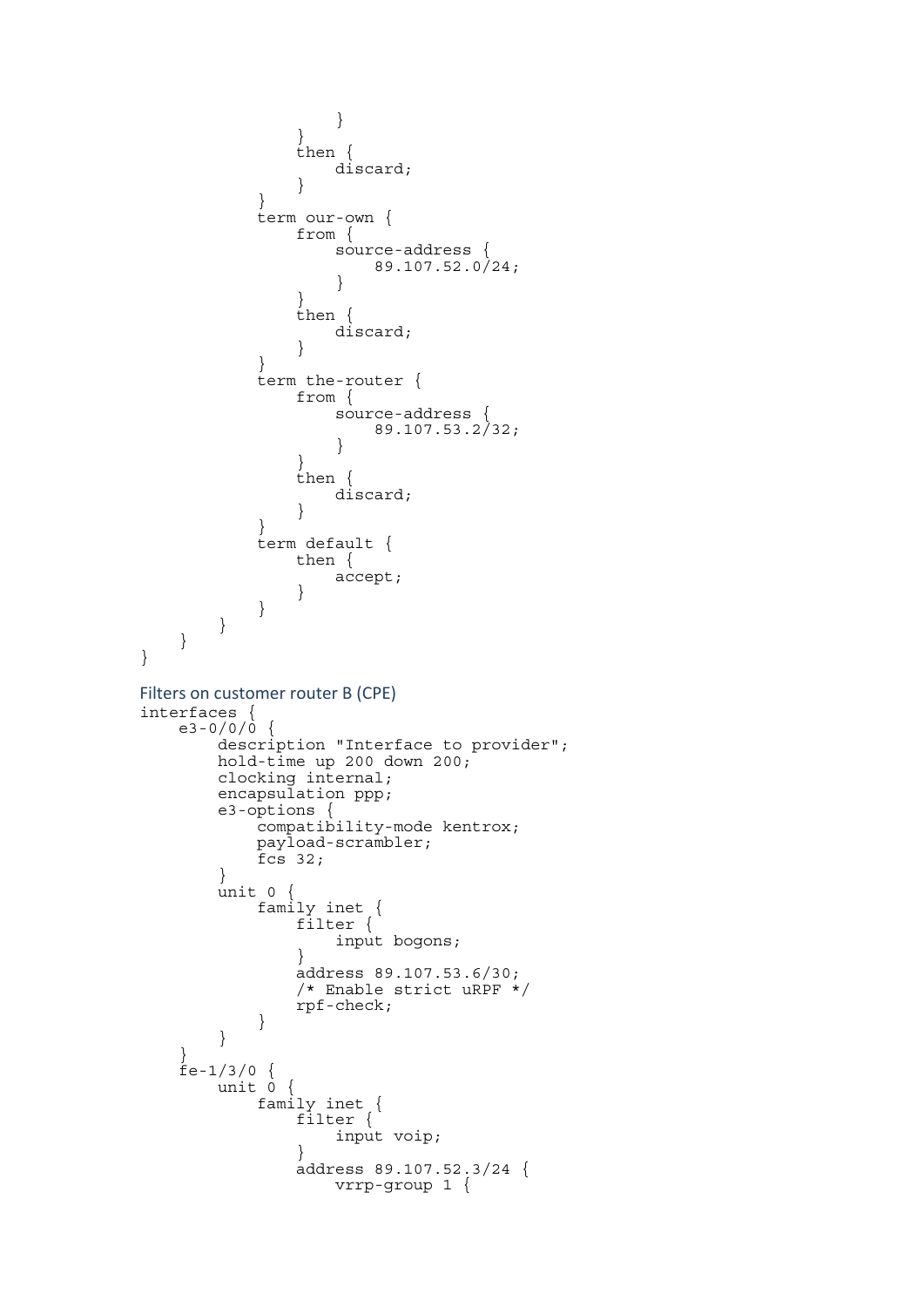```
 virtual-address 89.107.52.1; 
                     priority 125; 
                      track { 
                         interface e3-0/0/0.0 { 
                        priority-cost 100;
 } 
 } 
                 } 
             } 
          } 
       } 
    } 
} 
chassis { 
    no-source-route; 
} 
routing-options { 
    static { 
        route 0.0.0.0/0 next-hop e3-0/0/0 preference 10; 
        route 0.0.0.0/0 next-hop 89.107.52.2 preference 20; 
    } 
} 
policy-options { 
 prefix-list bogon-list { 
      10.0.0.0/8; 192.168.0.0/16; 
       172.16.0.0/12; 
       127.0.0.0/8; 
       169.254.0.0/16; 
        192.0.2.0/24; 
       198.18.0.0/15; 
      240.0.0.0/4; } 
} 
firewall { 
    family inet { 
        filter bogons { 
           term bogons { 
               from { 
                  prefix-list { 
                     bogon-list; 
 } 
 } 
               then { 
              discard;
 } 
 } 
           term our-own { 
              from { 
                  source-address { 
                     89.107.52.0/24; 
 } 
 } 
               then { 
              discard;
 } 
 } 
           term the-router { 
               from { 
                  source-address { 
                     89.107.53.6/32; 
 } 
 } 
               then { 
              discard;
 }
```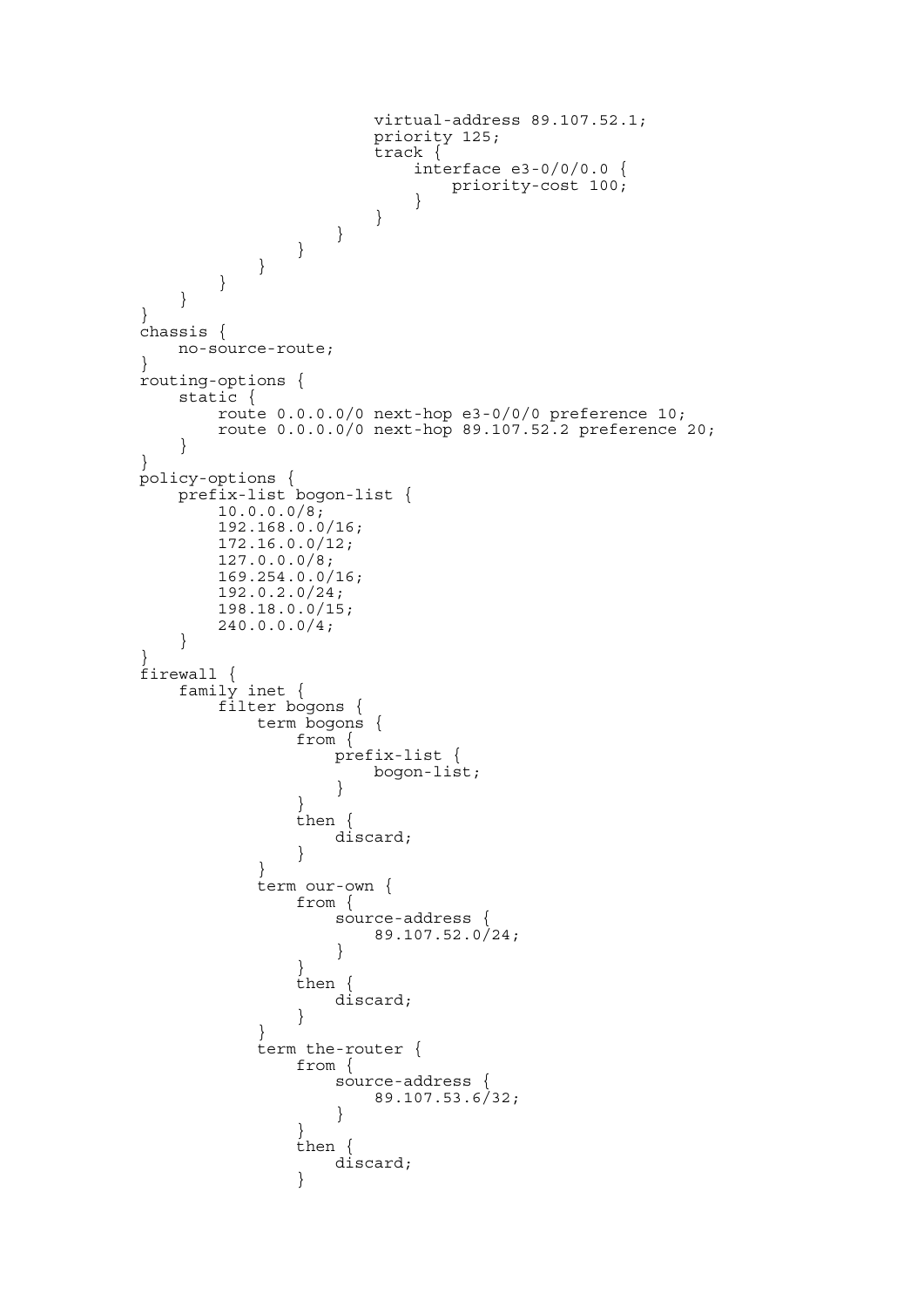```
 } 
          term default { 
             then { 
               accept; 
 } 
 } 
      } 
   } 
}
```
#### Filters on provider router (PE)

Only filtering on routes sent by the customer is shown.

```
interfaces { 
   e3 - 0/0/\dot{0} {
         description "Interface to customer"; 
        hold-time up 200 down 200; 
        clocking internal; 
        encapsulation ppp; 
         e3-options { 
             compatibility-mode kentrox; 
             payload-scrambler; 
        fcs 32;
 } 
        unit 0 { 
             family inet { 
                 filter { 
                input customer;
 } 
                 address 89.107.53.1/30; 
                 /* Strict uRPF can be used, */ 
                \frac{1}{x} but it is redundant */
             rpf-check; 
 } 
         } 
     } 
    e3 - 0/0/1 {
         description "Interface to customer"; 
         hold-time up 200 down 200; 
         clocking internal; 
         encapsulation ppp; 
        e3-options {
             compatibility-mode kentrox; 
             payload-scrambler; 
        fcs 32; } 
         unit 0 { 
 family inet { 
 filter { 
                input customer;
 } 
                 address 89.107.53.5/30; 
                 /* Strict uRPF can be used, */ 
                \sqrt{*} but it is redundant */ rpf-check; 
 } 
         } 
     } 
} 
chassis { 
    no-source-route; 
} 
routing-options { 
     static { 
         route 89.107.52.0/24 next-hop e3-0/0/0 preference 10;
```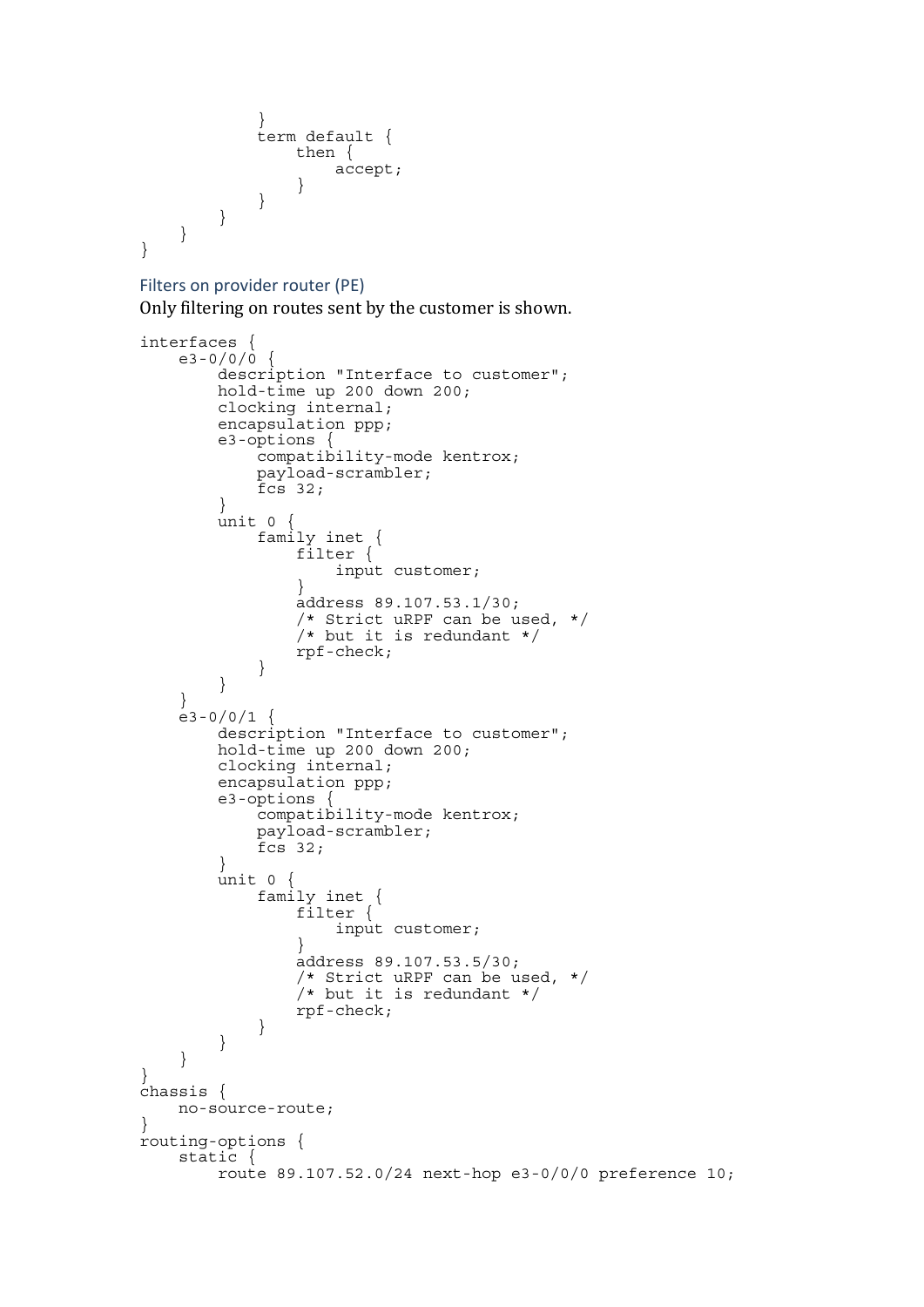```
 route 89.107.52.0/24 next-hop e3-0/0/1 preference 20; 
    } 
} 
firewall { 
   family inet { 
      filter customer { 
         term network { 
            from { 
               source-address { 
               89.107.52.0/24; } 
 } 
             then { 
            accept;
 } 
 } 
         term router { 
            from { 
               source-address { 
               89.107.53.2/32; } 
 } 
             then { 
            accept;
 } 
 } 
          term router { 
            from { 
               source-address { 
               89.107.53.6/32; } 
 } 
             then { 
               accept; 
 } 
 } 
      } 
   } 
}
```
# **6.1.3. Multiple routers, single provider with multiple routers**

In this scenario, multiple routers at the customer's side connect to multiple routers on the provider's side. On the customer's side, this scenario is almost the same as the previous scenario.

On the provider's side, a system like HSRP or VRRP can be used. However, the use of a dynamic routing protocol inside the provider's network is more common. This would then be used to announce the customer's networks into the provider's network. A higher weight is used for the preferred link.

Even though both scenarios are different at a routing level, they are similar when seen from the spoofing security level; strict uRPF and similar static filters can be used.

It is important to keep in mind that, for the uRPF configuration to work, both sides (customer and provider) must select the same link as "active". If they select a different link as active, uRPF will block all traffic.

 ---------  $\angle$ ///  $\angle$  \\\  $\angle$  //  $\angle$  //  $\angle$  //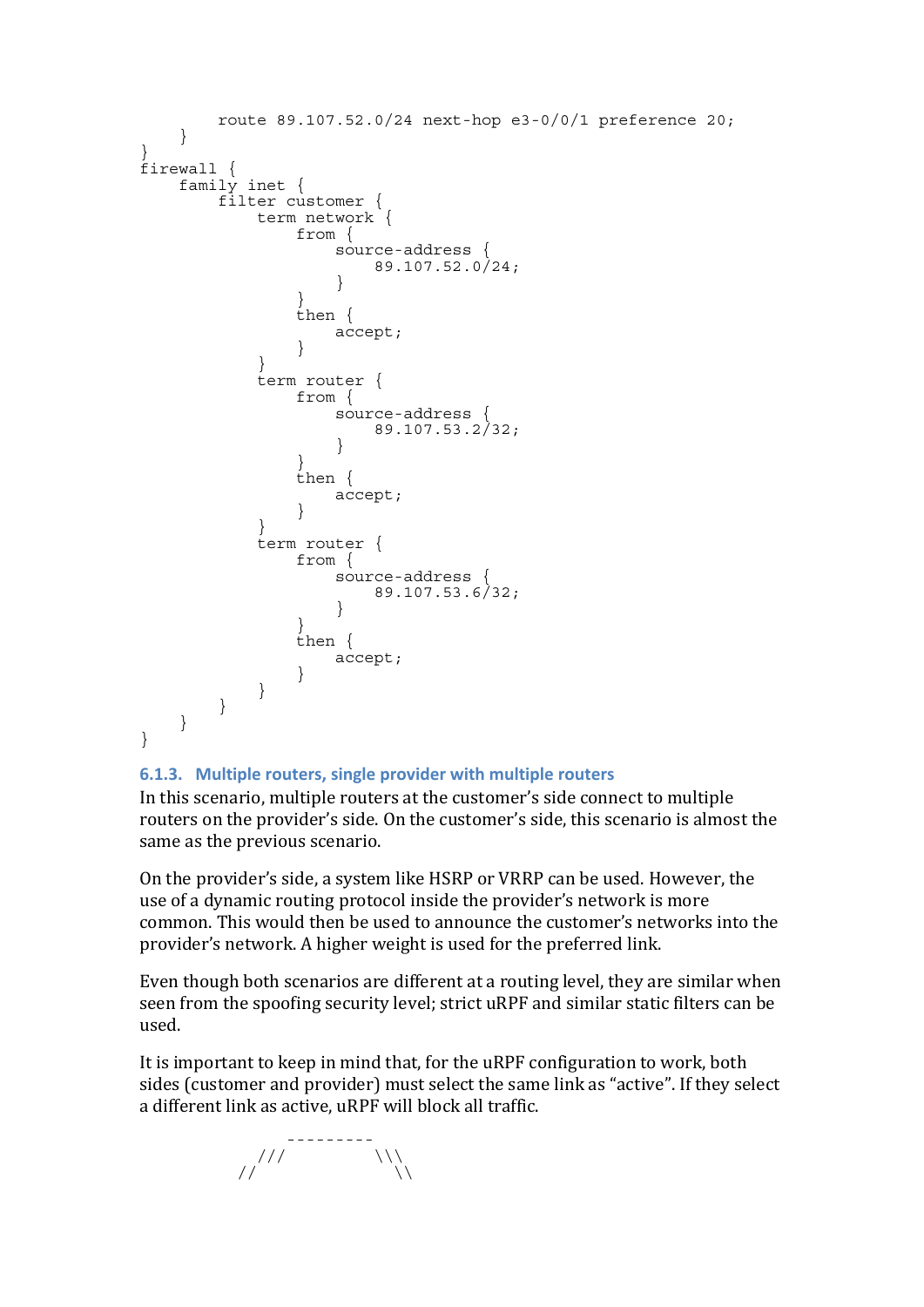

#### *Cisco version*

```
Filters on provider router A (PE)
! CEF is needed for uRPF 
ip cef 
router ospf 10 
 network 89.107.54.0 0.0.0.255 area 1 
  redistribute static 
interface ATM0/1.1 point-to-point 
  description Interface to customer 
  ip address 89.107.53.1 255.255.255.252 
  ! Packets are filtered based on a static list 
  ip access-group customer-routes in 
  ! Strict uPRF filtering 
  ip verify unicast reachable-via rx 
... 
interface FastEthernet0/0 
  ip address 89.107.54.2 255.255.255.0 
  standby 1 ip 89.107.54.1 
  standby 1 preempt 
  standby 1 priority 150 
  standby 1 track ATM0/1.1 
... 
! Routes for the customer prefix 
ip route 89.107.52.0 255.255.255.0 ATM0/1.1 10 
ip route 89.107.52.0 255.255.255.0 89.107.54.3 20 
! Static list of networks to filter 
! Public address of the CPE router
```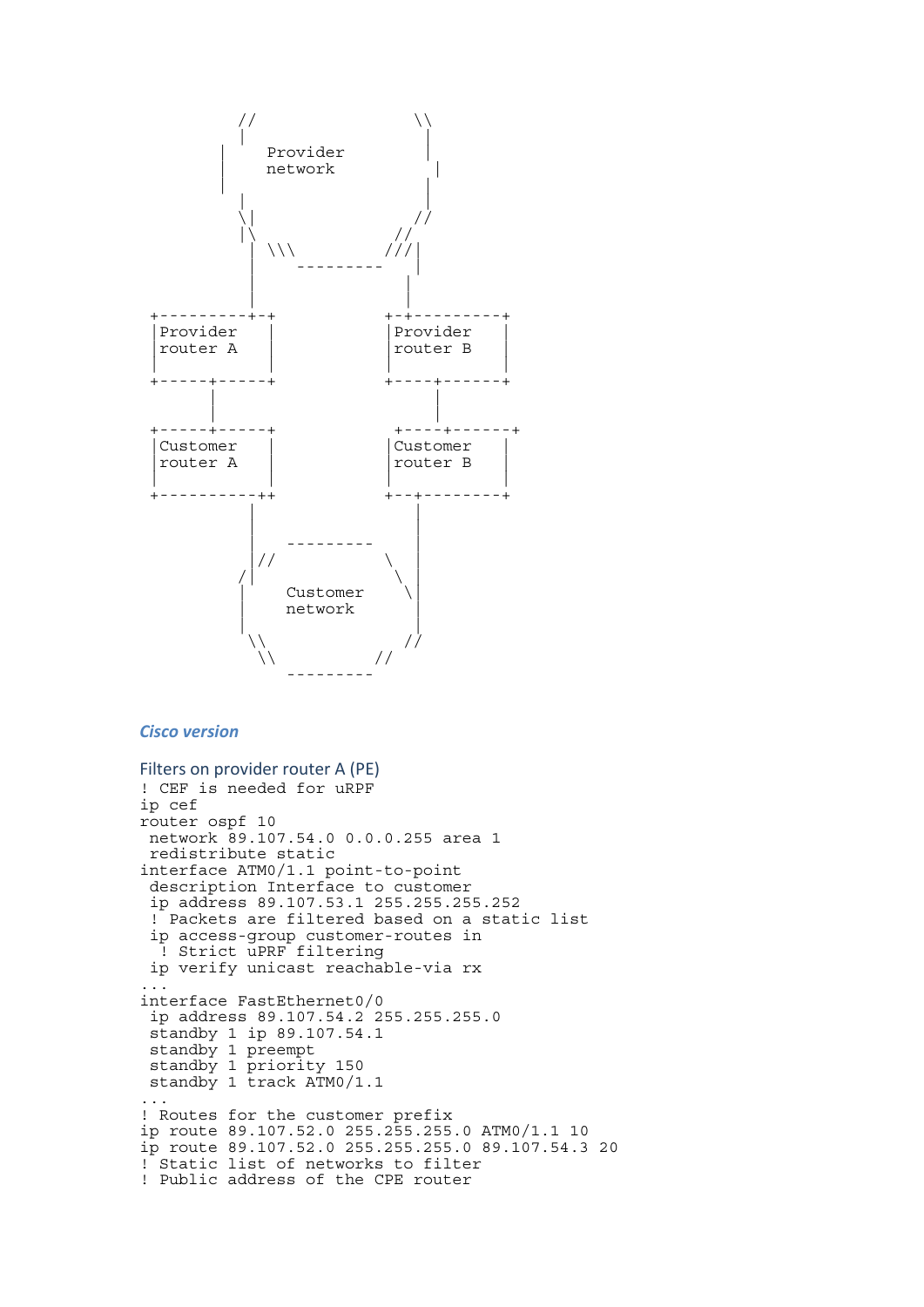```
ip access-list extended customer-routes 
 permit ip 89.107.53.2 0.0.0.0 any 
  ! Public address range of the customer 
 permit ip 89.107.52.0 0.0.0.255 any 
 deny ip any any
```

```
Filters on provider router B (PE)
! CEF is needed for uRPF 
ip cef 
router ospf 10 
 network 89.107.54.0 0.0.0.255 area 1 
  redistribute static 
interface ATM0/1.1 point-to-point 
  description Interface to customer 
  ip address 89.107.53.5 255.255.255.252 
  ! Packets are filtered based on a static list 
  ip access-group customer-routes in 
   ! Strict uRPF filtering 
  ip verify unicast reachable-via rx 
... 
interface FastEthernet0/0 
  ip address 89.107.54.3 255.255.255.0 
  standby 1 ip 89.107.54.1 
  standby 1 preempt 
  standby 1 priority 75 
  standby 1 track ATM0/1.1 
... 
ip route 89.107.52.0 255.255.255.0 ATM0/1.1 10 
ip route 89.107.52.0 255.255.255.0 89.107.54.2 20 
! Static list of networks to filter 
! Public address of the CPE router 
ip access-list extended customer-routes 
 permit ip 89.107.53.6 0.0.0.0 any 
 ! Public address range of the customer 
 permit ip 89.107.52.0 0.0.0.255 any 
 deny ip any any
```
#### *Juniper version*

```
Filters on provider router A (PE)
interfaces { 
    e3 - 0/0/0 description "Interface to customer"; 
         hold-time up 200 down 200; 
         clocking internal; 
         encapsulation ppp; 
         e3-options { 
              compatibility-mode kentrox; 
              payload-scrambler; 
              fcs 32; 
 } 
         unit 0 { 
              family inet { 
                  filter { 
                       input customer; 
 } 
                  address 89.107.53.1/30; 
                  /* Strict uRPF can be used here, */ 
                  /* although it is redundant */ 
                  rpf-check; 
             } 
         } 
     }
```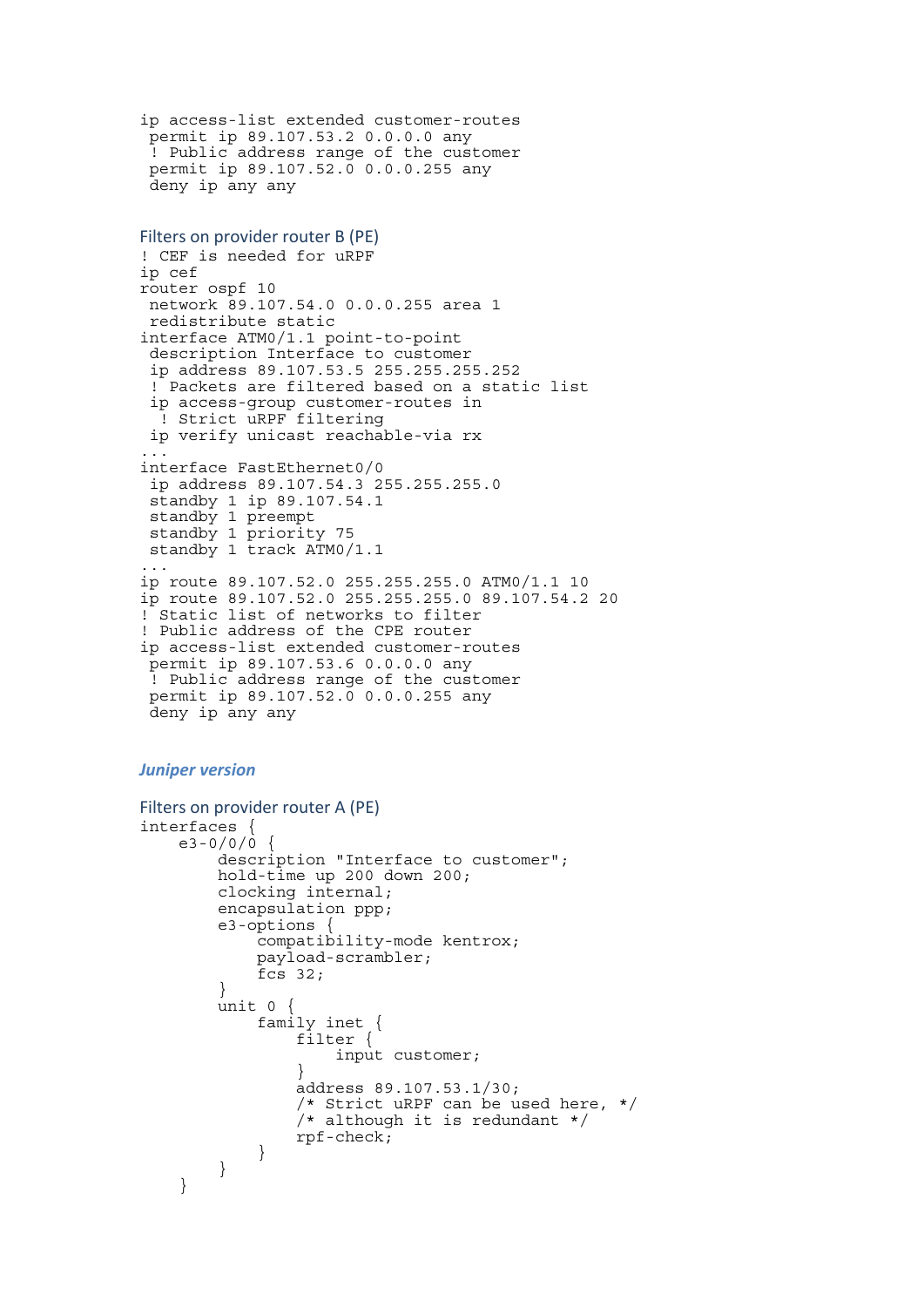```
 fe-0/3/0 { 
         description "Provider network"; 
        unit 0<sup>-1</sup> family inet { 
            \overline{a}ddress 89.107.54.2/24;
 } 
         } 
     } 
} 
protocols { 
     ospf { 
         import statics; 
         area 0.0.0.1 { 
        interface fe-0/3/0.0;
 } 
     } 
} 
chassis { 
    no-source-route; 
} 
routing-options { 
    static { 
         route 89.107.52.0/24 next-hop e3-0/0/0; 
     } 
} 
firewall { 
     family inet { 
         filter customer { 
             term network { 
                 from { 
                     source-address { 
                       89.107.52.0/24; } 
 } 
                 then { 
                     accept; 
 } 
 } 
             term router { 
                 from { 
                     source-address { 
                         89.107.53.2/32; 
 } 
 } 
                 then { 
                accept;
 } 
 } 
         } 
     } 
} 
policy-options { 
     policy-statement statics { 
         from protocol static; 
         then accept; 
     } 
} 
Filters on provider router B (PE)
interfaces { 
    e3 - 0/0/0 {
         description "Interface to customer"; 
         hold-time up 200 down 200; 
         clocking internal; 
         encapsulation ppp; 
         e3-options {
```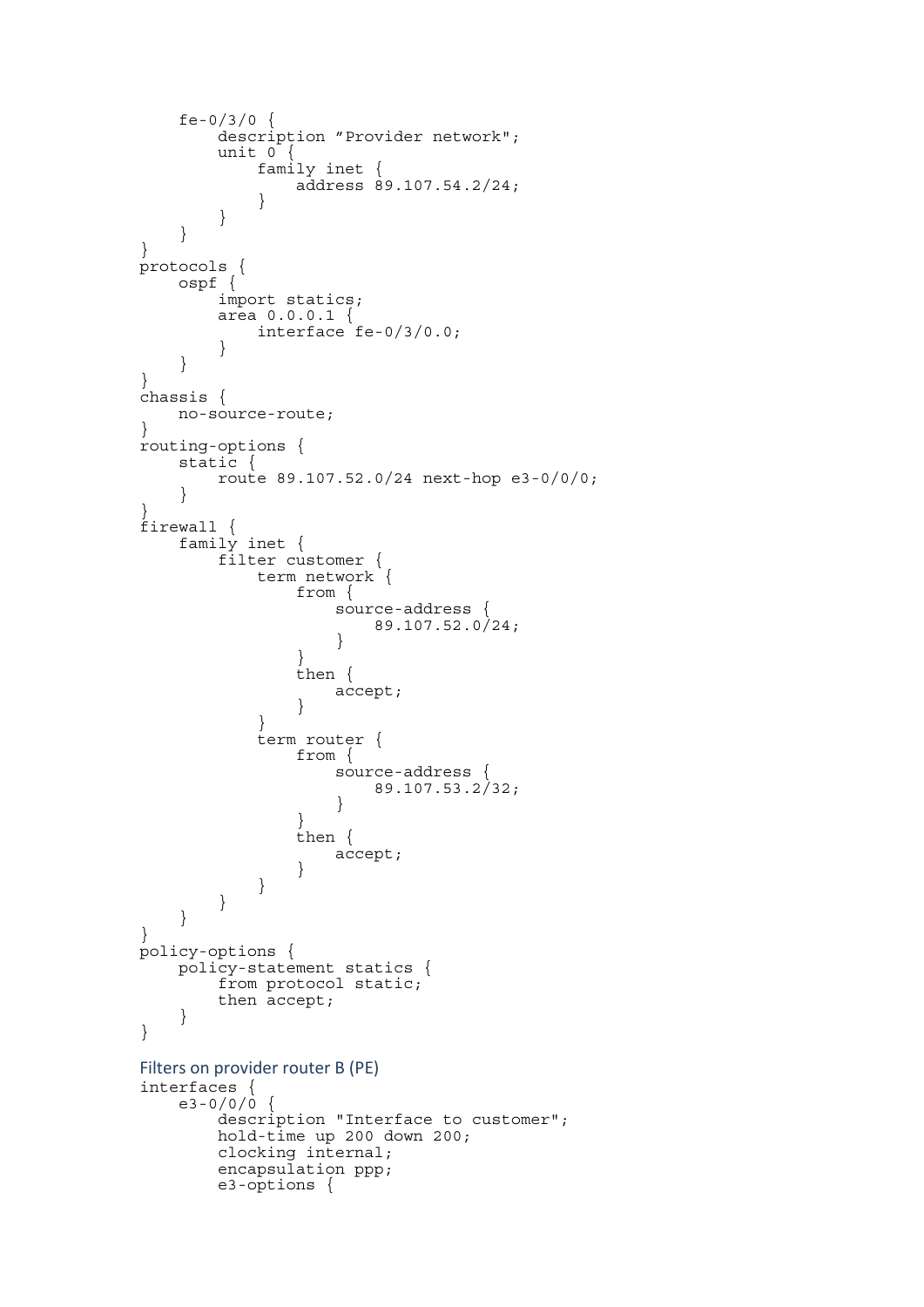```
 compatibility-mode kentrox; 
            payload-scrambler; 
       fcs 32; } 
        unit 0 { 
 family inet { 
 filter { 
              input customer;<br>}
 } 
               address 89.107.53.5/30; 
               /* Strict uRPF can be used here, */ 
              /* although it is redundant */rpf-check;}
 } 
        } 
    } 
   fe-0/3/0 {
        description "Provider network"; 
        unit 0 { 
            family inet { 
           \overline{a}ddress 89.107.54.3/24;
 } 
        } 
    } 
} 
protocols { 
    ospf { 
        import statics; 
        area 0.0.0.1 { 
           interface fe-0/3/0.0; 
 } 
    } 
} 
chassis { 
    no-source-route; 
} 
routing-options { 
    static { 
        route 89.107.52.0/24 next-hop e3-0/0/0; 
    } 
} 
firewall { 
    family inet { 
        filter customer { 
            term network { 
               from { 
                   source-address { 
                  89.107.52.0/24; } 
 } 
               then { 
              accept;
 } 
 } 
            term router { 
               from { 
                   source-address { 
                      89.107.53.6/32; 
 } 
 } 
               then { 
              accept;
 } 
           } 
        } 
    }
```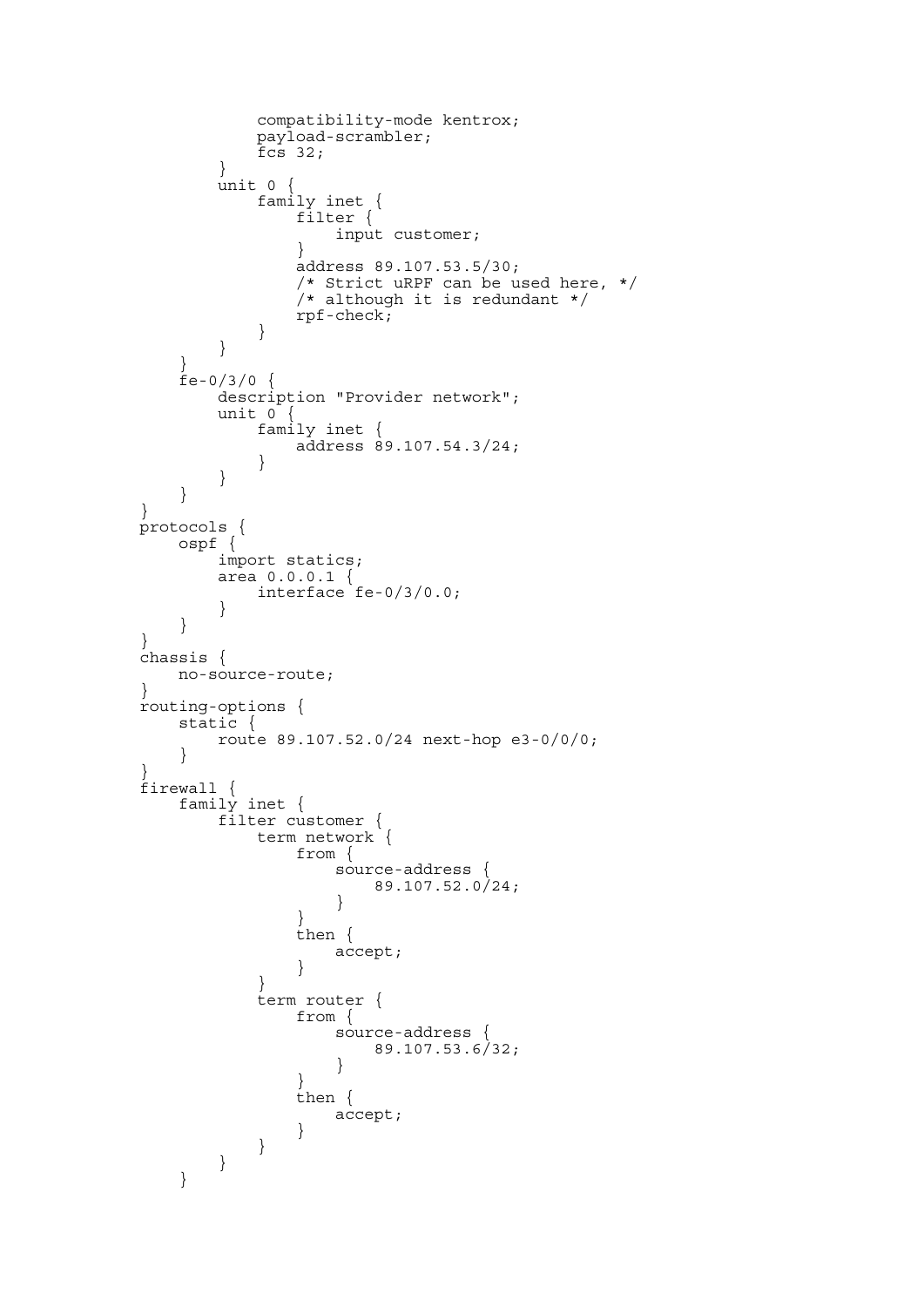```
} 
policy-options { 
    policy-statement statics { 
         from protocol static; 
          then accept; 
     } 
}
```
# **6.1.4. Single customer outer, multiple providers, load balancing**

In this scenario, a single router (CPE) has links to separate links to different providers. This is one of the most common multihoming scenarios. The CPE selects the best route through various mechanisms, like static routing or BGP. The CPE can peer with each ISP over BGP, announcing the customer's PI space, PA space assigned to the customer or a combination of these.



# Figure  $6.1-1$

# *CPE interfaces to the transit providers*

The CPE will accept a set of routes from the transit providers. In some cases, default routes can be assigned to one or more (in case of resilient links) of the provider interfaces. In other cases, BGP will select the best available route.

At these transit interfaces, anti-spoofing measures can include:

- Bogon filtering via access-lists (see section 4.3)
- Loose uRPF, or if available, feasible path uRPF. This can be activated for each interface that is connected to one of the providers (interfaces 3 and 4 of the Figure 5.1‐1) by using the following commands:

```
Cisco routers    ip cef 
interface FastEthernet0/0 
  ! Configure the interface (IOS versions 12.2T+) 
  ip verify unicast source reachable-via any 
Juniper routers
[edit routing-options forwarding-table] 
     unicast-reverse-path feasible-paths;
```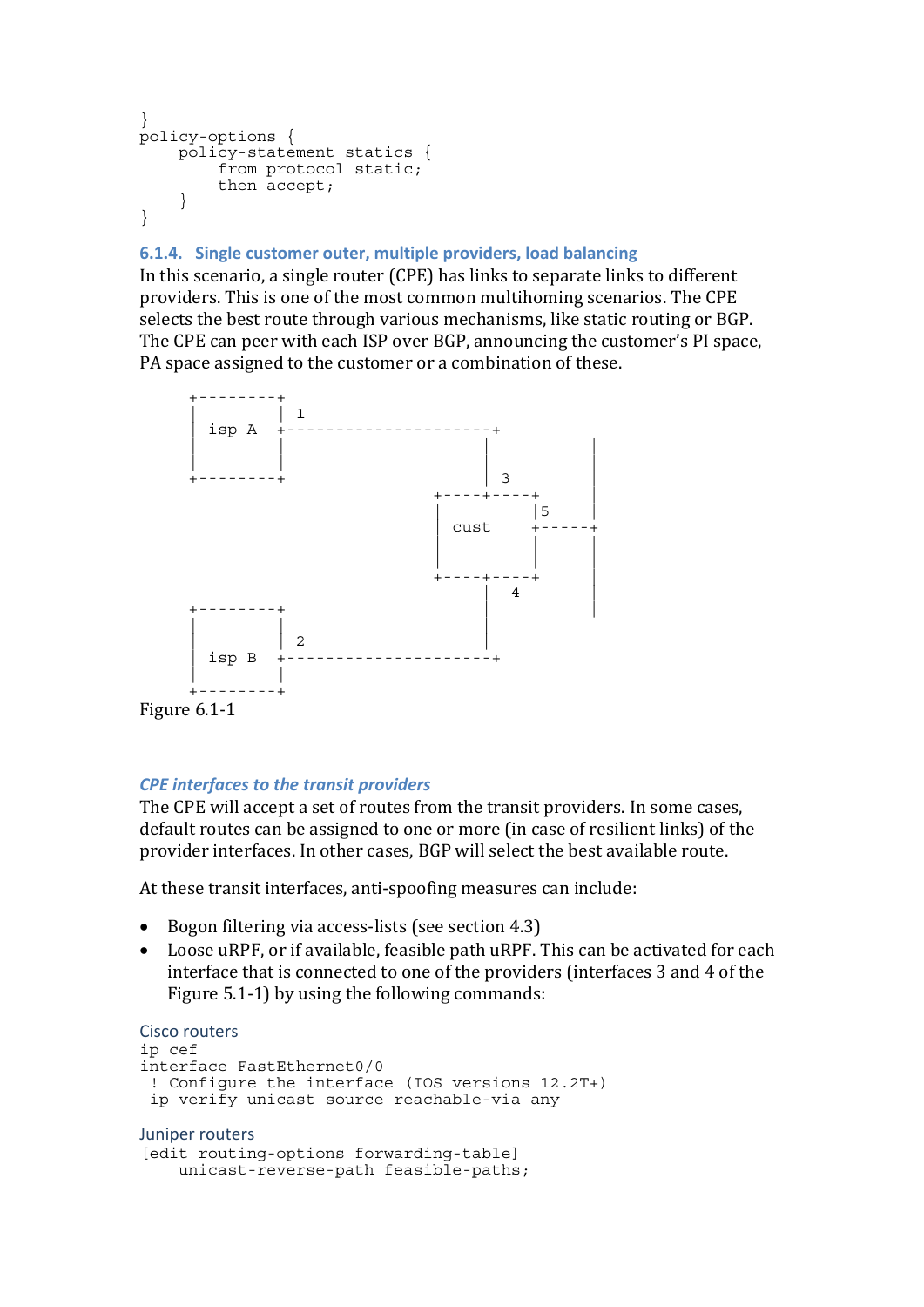```
/* And */[edit interfaces fe-0/0/0] 
    unit 0 { 
        family inet { 
           rpf-check; { 
            mode loose;
 } 
        } 
     }
```
### *CPE interfaces to the customer's network*

If the CPE has interfaces that connect to the customer's network, using public addressing, various anti‐spoofing measures can be used.

Which measures fit best, depend on whether there is more than one CPE interface per network. In this context, two networks are seen as separate when they use different addresses.

#### Single interface per network

When no more than one interface per network is used, strict uRPF can be applied to each of the CPE interfaces that are connected to the customer's networks. This will help drop spoofed traffic from hosts inside the customer's networks, generated by, for example, botnets.

```
Cisco routers
ip cef 
interface FastEthernet0/0 
  ! Configure the interface with strict uRPF 
  ip verify unicast source reachable-via rx 
Juniper routers
[edit routing-options forwarding-table] 
    unicast-reverse-path feasible-paths; 
/* And */[edit interfaces fe-0/0/0] 
     unit 0 { 
         family inet { 
        rpf-check; } 
     }
```
### Multiple interfaces per network

Where more than one interface per network is used, asymmetric routing may occur. Therefore, strict uRPF may drop legitimate traffic in situations where no default route is present. Feasible‐path uRPF will have to be used or, if feasible‐ path is unavailable, loose uRPF.

In the figure 5.1‐2, all the interfaces will operate in loose or feasible‐path uRPF mode. In case the customer's routers have a default route configured, only interfaces 9 and 10 will have loose or feasible‐path uRPF configured.

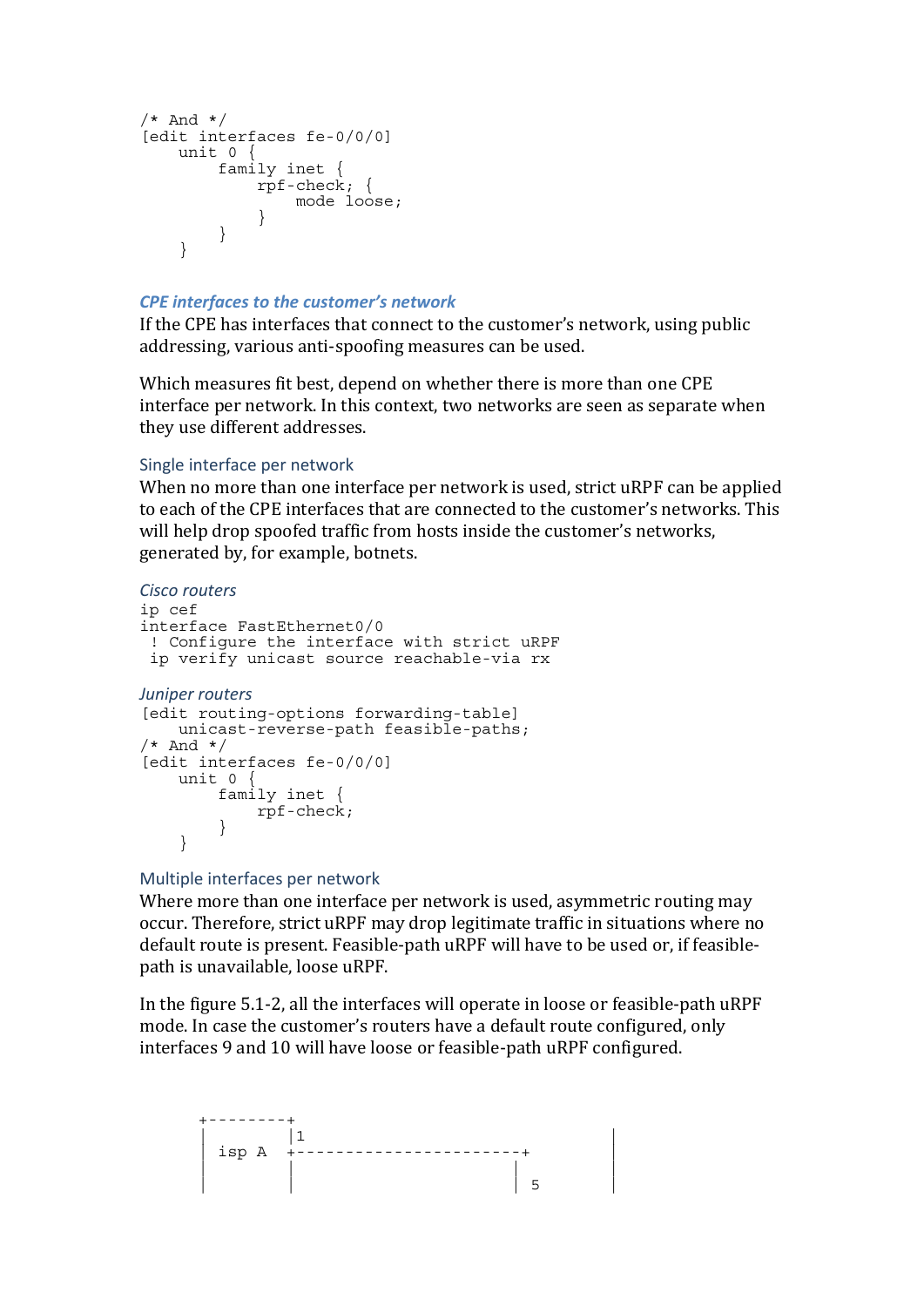<span id="page-22-0"></span>

### **6.2. Customer access networks**

Customer access networks are the equipment deployed by ISPs and carriers to aggregate a large number of customers (e.g. broadband concentrators, dial‐up RAS, etc.)

This equipment generally has:

- Point-to-point interfaces to customers, one interface per customer, with a prefix assigned to each customer interface
- One or more transit interfaces connected to the Internet

In this case, strict uRPF can be configured on the interfaces facing customers. These interfaces are one of the best-suited uses for uRPF, as IP addresses are often assigned dynamically (for example, with a RADIUS server). This makes the use of static filters impossible.

#### *Cisco configuration*

For a Cisco AS5300 the configuration would be as follows:

```
! CEF is needed for uRPF 
ip cef 
! Configure a dial-in group 
interface Group-Async1 
 ip unnumbered Loopback0 
 no ip directed-broadcast 
  ! The IP address is dynamically assigned, so static 
  ! filters can not be used. 
  ! Therefore, enable strict uRPF 
  ip verify unicast source reachable-via rx 
  encapsulation ppp 
  async mode interactive 
  peer default ip address pool dialin_pool 
 no cdp enable 
 ppp authentication chap pap 
 group-range 1 96
```
### **6.3. Core networks**

Core networks are not as clearly split as customer/provider scenarios. In most cases, packets with any valid address can arrive on any interface.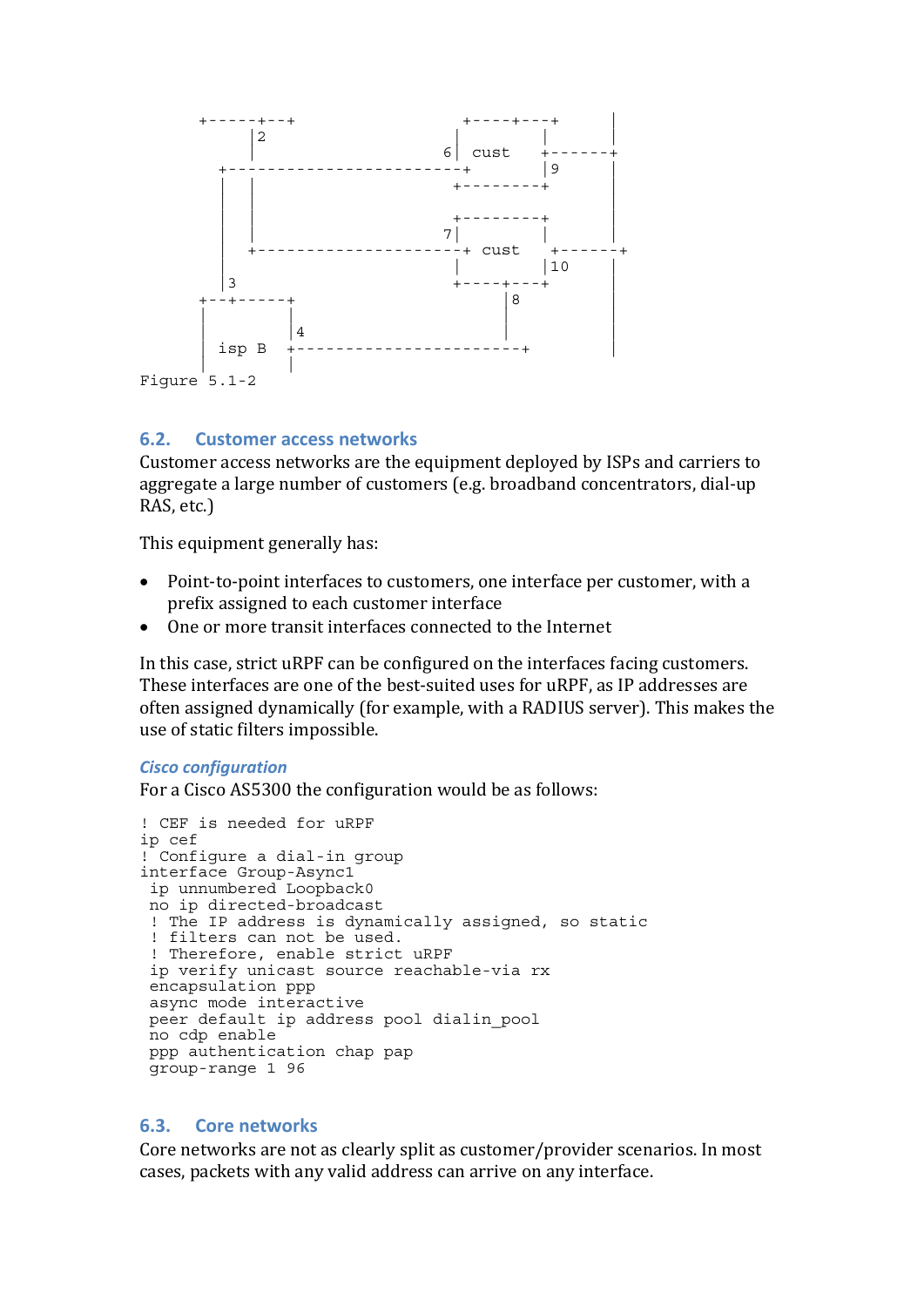Therefore, the recommendation is to filter only the well‐known bogon prefixes, and work with customers to help them implement stricter rules in their access networks.

The basic recommended configuration for a core router is:

```
Cisco version
! CEF is needed for uRPF 
ip cef 
interface ATM0/1.1 point-to-point 
  description Interface to core A 
  ip address 89.107.53.2 255.255.255.252 
  ! Packets are filtered based on a static list 
  ip access-group bogons in 
interface ATM0/2.1 point-to-point 
  description Interface to core B 
  ip address 89.107.54.2 255.255.255.252 
  ! Packets are filtered based on a static list 
  ip access-group bogons in 
... 
! Manually maintained list of networks to be filtered 
! These are the private and reserved networks 
ip access-list extended bogons 
  deny ip 10.0.0.0 0.255.255.255 any 
  deny ip 192.168.0.0 0.0.255.255 any 
  deny ip 172.16.0.0 0.15.255.255 any 
  deny ip 127.0.0.0 0.255.255.255 any 
  deny ip 169.254.0.0 0.0.255.255 any 
  deny ip 192.0.2.0 0.0.0.255 any 
  deny ip 198.18.0.0 0.1.255.255 any 
  deny ip 240.0.0.0 15.255.255.255 any 
  ! External address of this router 
 deny ip 89.107.53.2 0.0.0.0 any 
 deny ip 89.107.54.2 0.0.0.0 any 
 permit ip any any 
Juniper version
interfaces { 
    e3 - 0/0/0 description "Interface to provider"; 
         hold-time up 200 down 200; 
         clocking internal; 
         encapsulation ppp; 
         e3-options { 
             compatibility-mode kentrox; 
             payload-scrambler; 
        fcs 32;
 } 
         unit 0 { 
             family inet { 
                 filter { 
                 input bogons;
 } 
            address 89.107.53.2/30; } 
 } 
 } 
    e3 - 0/1/0 {
         description "Interface to provider"; 
         hold-time up 200 down 200; 
         clocking internal; 
         encapsulation ppp; 
         e3-options {
```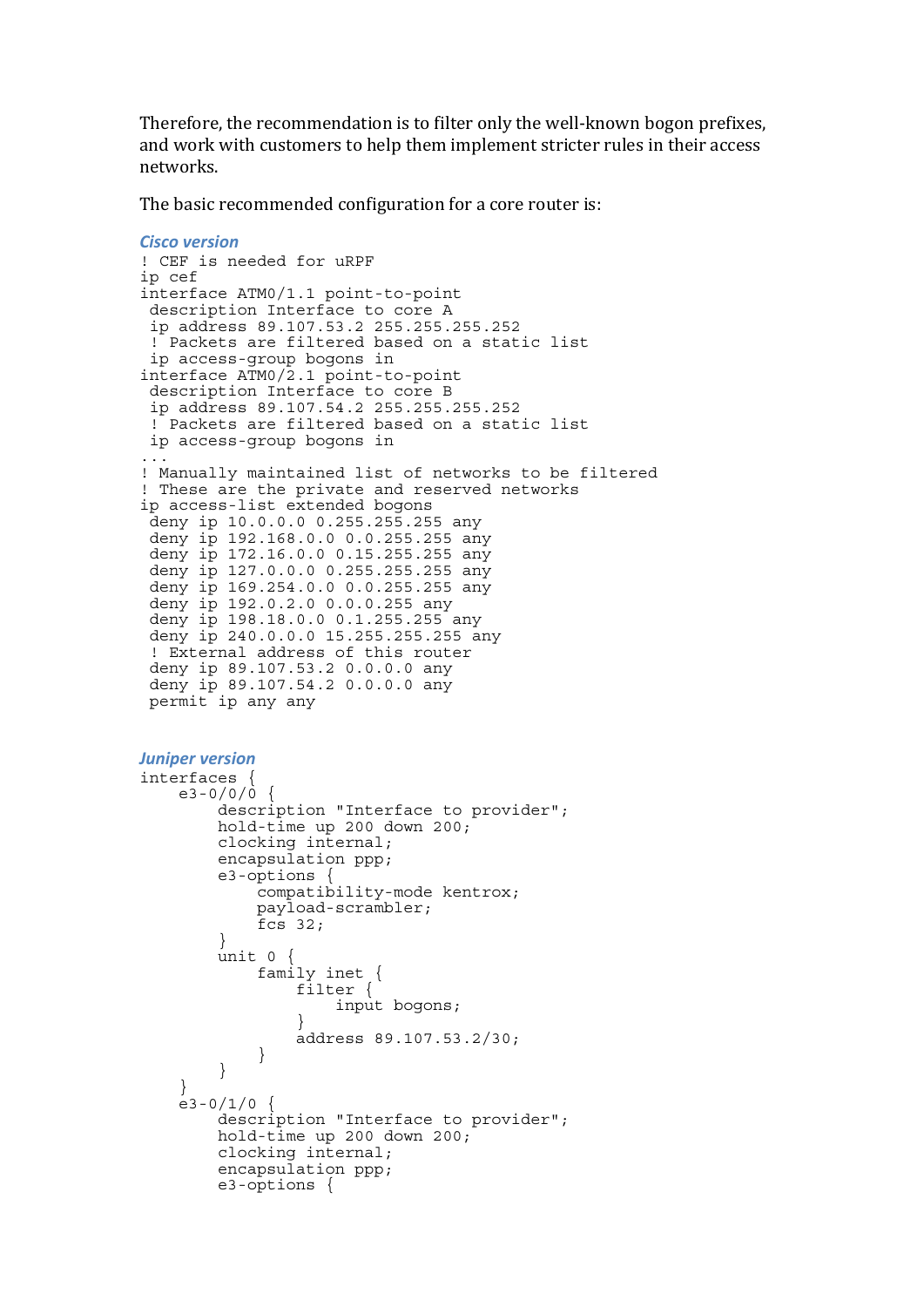```
 compatibility-mode kentrox; 
            payload-scrambler; 
       fcs 32;
 } 
       \overline{u}nit 0 {
            family inet { 
                filter { 
               input bogons;
 } 
           address 89.107.54.2/30;
 } 
 } 
    } 
} 
chassis { 
    no-source-route; 
} 
routing-options { 
    static { 
        route 0.0.0.0/0 next-hop e3-0/0/0; 
 } 
} 
policy-options { 
    prefix-list bogon-list { 
        10.0.0.0/8; 
        192.168.0.0/16; 
        172.16.0.0/12; 
        127.0.0.0/8; 
        169.254.0.0/16; 
        192.0.2.0/24; 
        198.18.0.0/15; 
       240.0.0.0/4; } 
} 
firewall { 
    family inet { 
        filter bogons { 
            term bogons { 
                from { 
                    prefix-list { 
                        bogon-list; 
 } 
 } 
                then { 
               discard;
 } 
 } 
            term default { 
                then { 
                    accept; 
 } 
 } 
        } 
    } 
}
```
# **7. IPv6**

Although IPv6 is not very widely deployed yet, the recommendation is to implement anti-spoofing filters for it. The preferred solution is uRPF, but static filters based on martian addresses and bogon lists are also possible. A large part of the content of this chapter is extracted from the excellent page created by Gert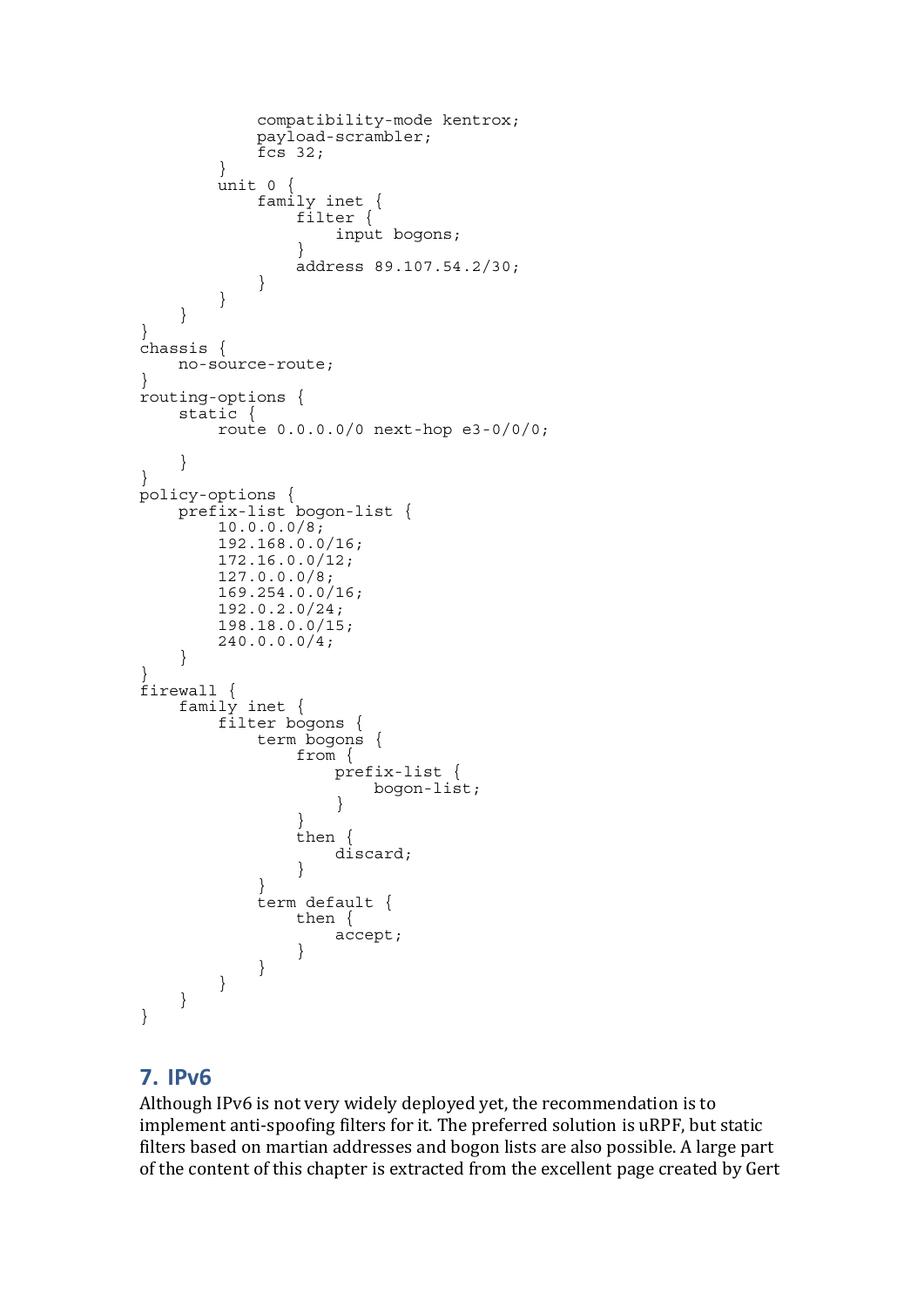<span id="page-25-0"></span>Döring [5]. A complete list of bogon addresses in IPv6 can be obtained from Team Cymru [6].

Many of the recommendations for IPv6 are similar to those stated for IPv4.

### **7.1. uRPF**

### *Cisco routers*

uRPF is available for IPv6 on Cisco high end series (12000, 7600 and so on) as of release 12.0(31)S.

The commands to configure uRPF for IPv6 are almost exactly the same as for IPv4. The only difference is that "ip" should be replaced by "ipv6". For example, to use uRPF for IPv4 and IPv6, replace:

```
ip ve
rify unicast source reachable-via rx 
with:
```

```
i
p verify unicast source reachable-via rx 
i
pv6 verify unicast source reachable-via rx
```
### *Juniper routers*

To enable uRPF for IPv6 on Juniper routers, simply replace "inet" with "inet6" in the previous examples. For example, to use uRPF for IPv4 and IPv6, replace:

```
[edit interfaces fe-0/0/0] 
     unit 0 { 
         family inet { 
     }
with: 
             rpf-check; 
      } 
[edit interfaces fe-0/0/0] 
     unit 0 { 
         family inet { 
              rpf-check; 
 } 
         family inet6 { 
         rpf-check; 
 } 
     }
```
# **7.2. Routes from customers**

For routes received from customers, simple filters can be used. The customer's prefix is accepted, anything else is denied.

```
Cisco routers
ipv6 prefix-list ipv6-from-customer permit 2001:db8::/32 
ipv6 prefix-list ipv6-from-customer deny 0::/0 le 128 
Juniper routers
policy-statement ipv6-from-customer { 
     from { 
         family inet6; 
         route-filter 2001:db8::/32 exact next policy; 
 } 
    then reject;
```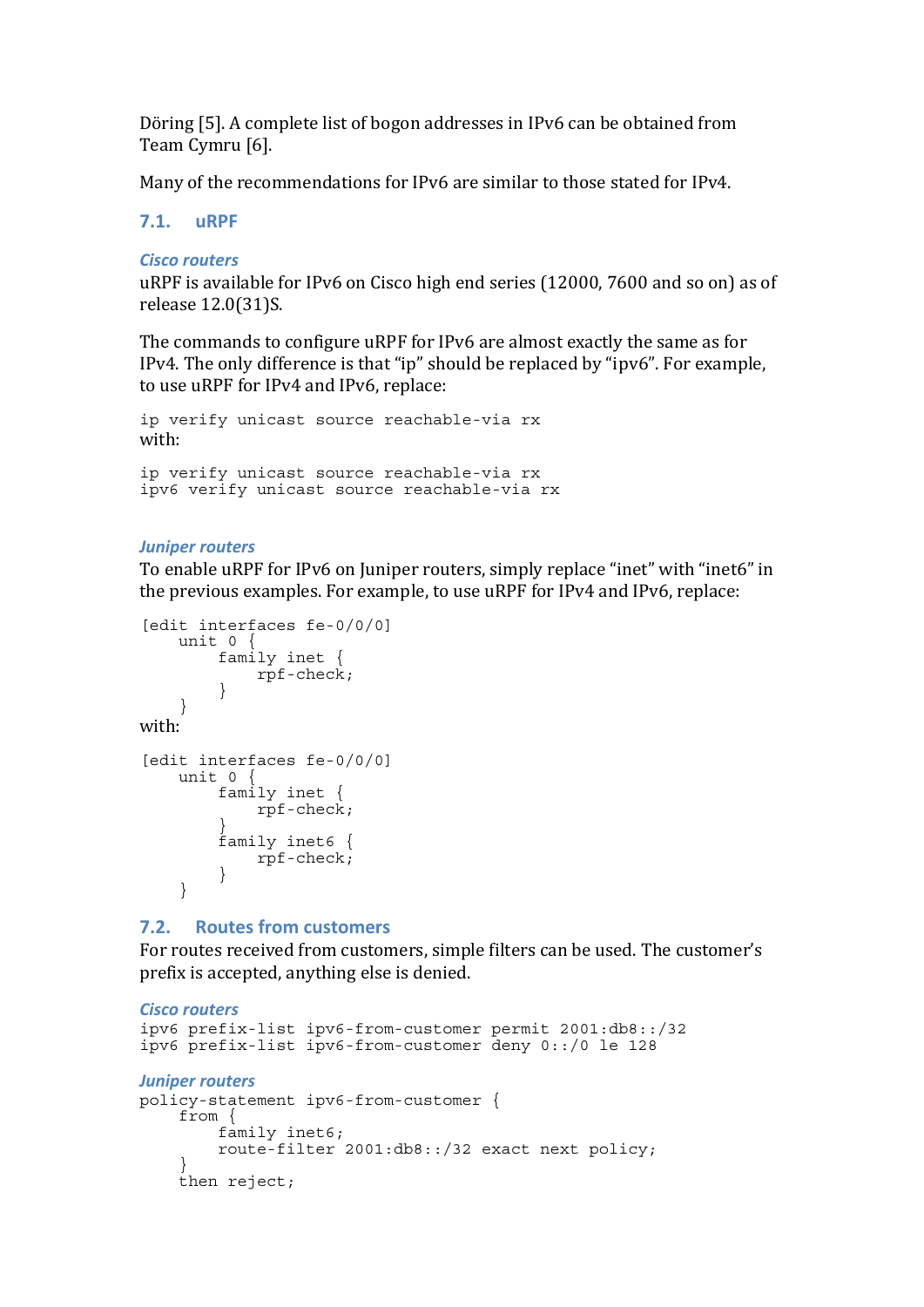<span id="page-26-0"></span>}

#### **7.3. Routes from peers**

If static filters are used for routes received from peers, a strategy similar to that for IPv4 must be applied. These filters block packets using bogon addresses, but do not take possible other issues into account.

#### **7.3.1. Blocking martians**

In the simplest case, all known martians are blocked. The martians are:

- 3FFE::/16 used for 6bone in the past
- 2001: $db8::/32$  reserved for documentation
- 0000::/8 used for loopback, IPv4 mapping, etc.
- FE00::/9 and FF00::/8
- 2001:4030:f::/48 example range for the internal network in this example

When setting up filters for this, the result is:

```
Cisco version
ipv6 prefix-list ibv6-ebgp deny 2001:4030:f::0/48 le 128 
ipv6 prefix-list ipv6-ebgp deny 3ffe::/16 le 128 
ipv6 prefix-list ipv6-ebgp deny 2001:db8::/32 le 128 
ipv6 prefix-list ipv6-ebgp deny 0000::/8 le 128 
ipv6 prefix-list ipv6-ebgp deny fe00::/9 le 128 
ipv6 prefix-list ipv6-ebgp deny ff00::/8 le 128 
ipv6 prefix-list ipv6-ebgp permit any 
Juniper version
policy-statement ipv6-ebgp { 
   from \cdot family inet6; 
         route-filter 3ffe::/16 orlonger; 
 route-filter ::/8 orlonger; 
 route-filter 2001:db8::/32 orlonger; 
 route-filter fe00::/9 orlonger; 
         route-filter ff00::/8 orlonger; 
         route-filter ::/0 upto /48 next policy; 
 } 
    then reject; 
}
```
#### **7.3.2. Blocking martians and bogons**

A more extensive filter can also include the IPv6 bogons: the pool of addresses that IANA has not yet assigned. However, when using this list, it is essential to keep it up‐to‐date.

*Cisco version* ipv6 prefix-list ibv6-ebgp deny 2001:4030:f::0/48 le 128 ipv6 prefix-list ipv6-ebgp deny 3ffe::/16 le 128 ipv6 prefix-list ipv6-ebgp deny 2001:db8::/32 le 128 ipv6 prefix-list ipv6-ebgp permit 2001::/32 ipv6 prefix-list ipv6-ebgp permit 2002::/16 ipv6 prefix-list ipv6-ebgp permit 2003::/16 ipv6 prefix-list ipv6-ebgp permit 2400::/12 ipv6 prefix-list ipv6-ebgp permit 2600::/12 ipv6 prefix-list ipv6-ebgp permit 2610::/23 ipv6 prefix-list ipv6-ebgp permit 2620::/23 ipv6 prefix-list ipv6-ebgp permit 2800::/12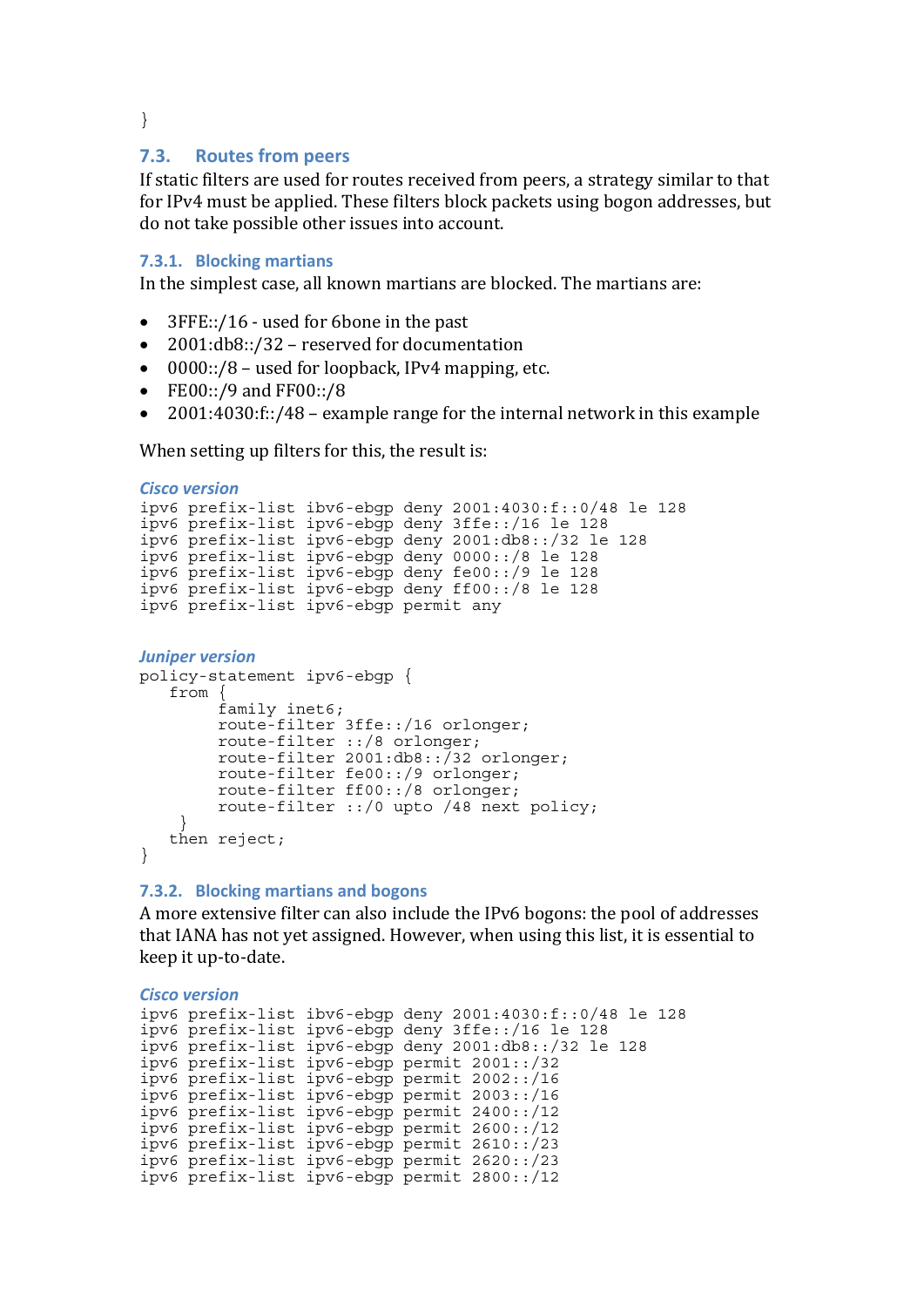```
ipv6 prefix-list ipv6-ebgp permit 2a00::/12 
ipv6 prefix-list ipv6-ebgp permit 2c00::/12 
ipv6 prefix-list ipv6-ebgp deny 0000::/8 le 128 
ipv6 prefix-list ipv6-ebgp deny fe00::/9 le 128 
ipv6 prefix-list ipv6-ebgp deny ff00::/8 le 128 
ipv6 prefix-list ipv6-ebgp deny 0::/0 le 128 
Juniper version
policy-statement ipv6-ebgp { 
     term pass-some { 
         from { 
 family inet6; 
 route-filter 3ffe::/16 orlonger reject; 
             route-filter 2001:500::/30 prefix-length-range /48-
/48; 
            route-filter 2001:db8::/32 orlonger reject; 
             route-filter 2001::/32 longer; 
             route-filter 2002::/16 longer; 
 route-filter 2003::/16 longer; 
 route-filter 2400::/12 longer; 
 route-filter 2600::/12 longer; 
            route-filter 2610::/23 longer; 
            route-filter 2620::/23 longer; 
            route-filter 2800::/12 longer; 
             route-filter 2a00::/12 longer; 
             route-filter 2c00::/12 longer; 
 } 
         then next policy; 
 } 
     term reject-rest { 
         from family inet6; 
         then reject; 
     } 
}
```
# **8. Conclusion**

The application of one or more of these guidelines will not assure that all attacks can be stopped. Even some attacks that use spoofed addresses will not be stopped. For example, if the attack comes from a different network, that did not apply the recommendations as stated in this document, the computers in that network can use any address on the Internet without being detected.

However, if all ISPs would implement these measures, the usability of spoofed IP addresses for attacks would be dramatically limited and the origin of malicious packets would be a lot easier to discover. Even if not all ISPs implement these guidelines, their use can still prevent some attacks. This includes one of the most dangerous attacks: those that use spoofed addresses from your own networks.

# **9. References**

[1] Savola & Baker, RFC 3704

[2] http://www.cymru.com/Bogons/index.html

[3]

[http://www.cisco.com/univercd/cc/td/doc/product/software/ios122/122cgcr](http://www.cisco.com/univercd/cc/td/doc/product/software/ios122/122cgcr/fsecur_c/fothersf/scfrpf.htm) /fsecur\_c/fothersf/scfrpf.htm